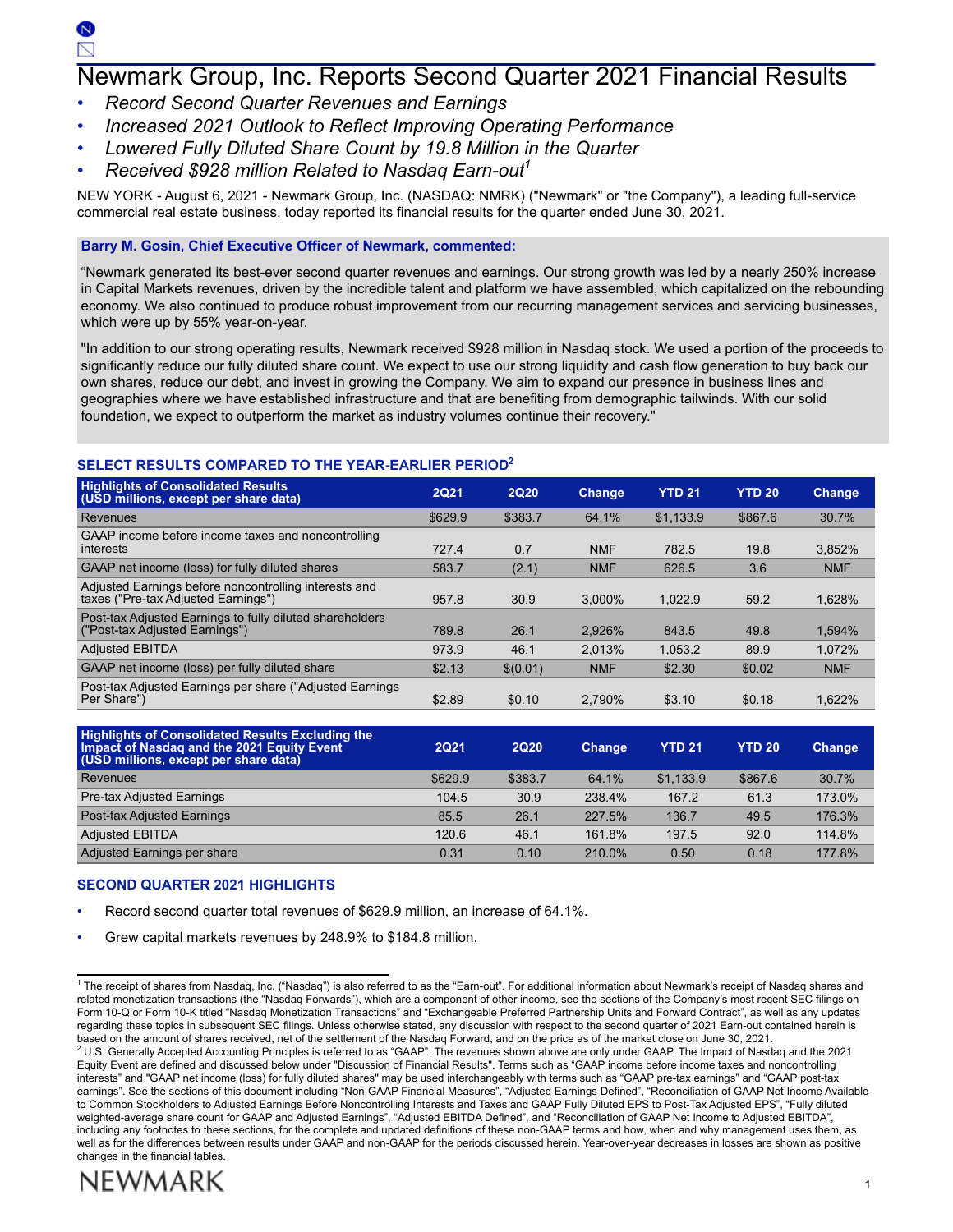- All-time quarterly record for total debt volumes, up 198.2% to \$11.1 billion, led by multifamily.
- Second largest quarterly debt and capital markets volumes, up 225.2% to \$27.5 billion.
- Increased revenues from leasing and other commissions by 53.5% to \$184.3 million.
- Improved recurring and/or predictable revenues from management services, servicing fees, and other by 55.0%, to \$219.5 million.
- Received \$927.9 million of net Nasdaq shares, which drove over \$1 billion of "other income".
- Generated GAAP pre-tax income of \$727.4 million and Adjusted EBITDA of \$973.9 million.
- Produced GAAP net income per fully diluted share and post-tax Adjusted Earnings per share of \$2.13 and \$2.89, respectively, both records.
- The Company generated its highest-ever second quarter Adjusted EBITDA of \$120.6 million, excluding the impact of Nasdaq and the 2021 Equity Event.
- Newmark produced its best-ever second quarter Adjusted Earnings per share of \$0.31, excluding the Impact of Nasdaq and the 2021 Equity Event.
- Reduced its fully diluted share count by 19.8 million in the second quarter of 2021 and by 20.7 million in the first half of the year, resulting from the 2021 Equity Event and share/unit repurchases.<sup>3</sup>
- The Company repaid the balance of its revolving credit facility subsequent to quarter-end, with \$465 million currently available and undrawn.
- Newmark's Board of Directors (the "Board") reauthorized Newmark's share repurchase and unit redemption authorization to \$400 million.

### **DISCUSSION OF FINANCIAL RESULTS**

Unless otherwise stated, all financial results and volume figures compare the second quarter of 2021 with the year-earlier period. In addition, there were a number of items that impacted the Company's results during the quarter, as summarized below.

#### Acceleration of Nasdaq Earn-out

On June 25, 2021, Nasdaq closed the sale of its U.S. fixed income business, which accelerated Newmark's receipt of 5,278,011 Nasdaq shares worth \$927.9 million. In addition, Newmark received 944,329 shares of Nasdaq, which it used to settle the 2021 and 2022 Nasdaq Forwards. This settlement, which occurred on July 2, 2021, resulted in \$166.0 million of the Company's liabilities being extinguished.

### 2021 Equity Event and Share Count Reduction

Contemporaneously with the Earn-out acceleration, the Compensation Committee of Newmark's Board approved a plan to expedite the tax deductible exchange and redemption of a substantial number of compensatory limited partnership units held by partners of the Company (the "2021 Equity Event"). This resulted in the acceleration of \$428.6 million of GAAP compensation charges in the second quarter of 2021, which will be excluded from the Company's recast non-GAAP earnings measures, as described below.<sup>4</sup> These charges, along with the use of \$101.0 million of net deferred tax assets, are expected to offset a significant percentage of the Company's taxes related to the accelerated Earn-out.

The Company took actions to reduce its fully diluted share count by 19.8 million during the quarter. 16.1 million of this reduction resulted from the 2021 Equity Event and Newmark repurchased 3.8 million shares and/or units during the period.

#### Recast Non-GAAP Financial Results<sup>5</sup>

Newmark previously stated that if the receipt of Nasdaq shares was accelerated into 2021, the Company would report Adjusted Earnings and Adjusted EBITDA using a new methodology that excludes items related to the receipt of Nasdaq shares. In order to provide the most clarity, Newmark reported its second quarter results on both a historical and recast basis, and will recast its non-GAAP results beginning with the third quarter of 2021 to exclude the impact of Nasdaq and the 2021 Equity Event. Newmark has also updated its non-GAAP definitions later in this document to reflect to this new presentation. For more information, see the sections later in this document titled "Other Income", "Consolidated Expenses", "Select Balance Sheet Data", and "Additional Details About the Impact of Nasdaq and the 2021 Equity Event".

<sup>&</sup>lt;sup>3</sup> See the "Consolidated Share Count" section for details.

<sup>4</sup> The full amount of the compensation charges related to the 2021 Equity Event are included as operating expenses for Newmark's GAAP results and current presentation of its non-GAAP results. Please see Newmark's Form 8-K filed with the SEC on July 1, 2021, as well as its forthcoming quarterly filing on Form 10-Q for additional details on the 2021 Equity Event.

 $^5$  Newmark first disclosed its intention to recast non-GAAP results with respect to the Earn-out in its fourth quarter 2020 financial results press release and on its related conference call, both dated February 18, 2021. The "Impact of Nasdaq" is the Earn-out plus any realized and unrealized gains or losses and/or any dividends related to Nasdaq shares. The "Impact of the 2021 Equity Event" is the \$187.8 million of GAAP compensation charges not excluded from the Company's current non-GAAP calculations, but that will be excluded in its recast results. (Together, the "Impact of Nasdaq and the 2021 Equity Event").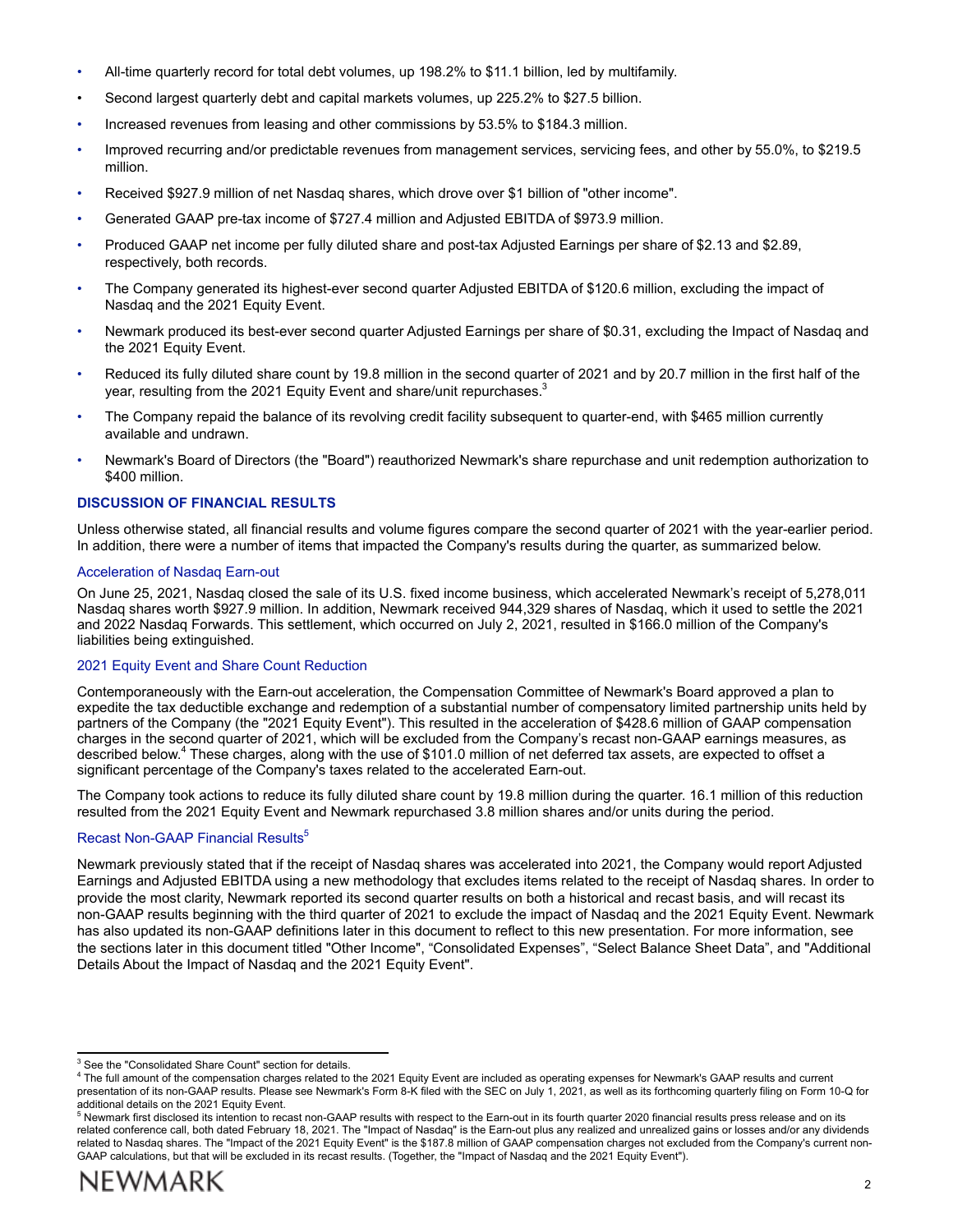### **ONLINE AVAILABILITY OF INVESTOR PRESENTATION AND ADDITIONAL FINANCIAL TABLES**

Newmark has updated its supplemental Excel tables at ir.nmrk.com for all periods from 2017 through the second quarter of 2021 showing various non-GAAP measures both including and excluding the Impact of the 2021 Equity Event (which only affected the second quarter of 2021) and of the Impact of Nasdaq. The Excel tables and the Company's quarterly financial results presentation are available for download at ir.nmrk.com. These materials include other useful information that may not be contained herein.

#### **DIVIDEND INFORMATION**

On August 4, 2021, the Board declared a qualified quarterly dividend of \$0.01 per share payable on September 7, 2021 to Class A and Class B common stockholders of record as of August 20, 2021. The ex-dividend date will be August 19, 2021.

## **REVENUE DETAIL<sup>6</sup>**

| <b>Consolidated Revenues</b><br>(USD millions)          | <b>2Q21</b> | <b>2Q20</b> | <b>Change</b> | <b>YTD 21</b> | <b>YTD 20</b> | Change  |
|---------------------------------------------------------|-------------|-------------|---------------|---------------|---------------|---------|
| Leasing and other commissions                           | \$184.3     | \$120.1     | 53.5%         | \$331.8       | \$260.5       | 27.4%   |
| Capital markets                                         | 184.8       | 53.0        | 248.9%        | 306.2         | 180.9         | 69.3%   |
| Gains from mortgage banking activities/origination, net | 41.3        | 69.1        | $(40.3)\%$    | 88.7          | 119.5         | (25.8)% |
| Management services, servicing fees, and other          | 219.5       | 141.6       | 55.0%         | 407.3         | 306.8         | 32.8%   |
| Total revenues                                          | 629.9       | 383.7       | 64.1%         | 1.133.9       | 867.6         | 30.7%   |

Newmark's total revenues increased by 64.1%. The Company's overall revenue growth benefited from a rapidly recovering economy and Newmark's continued market share gains. Total revenues also reflected greatly increased demand across all major property types and, in particular, continued strength in multifamily, life science, and industrial.

Newmark's overall volumes from investment sales, mortgage brokerage, and multifamily originations increased by 225.2% to \$27.5 billion and outperformed the industry, which saw combined volumes across U.S. investment sales and financing grow by approximately 47% year-on-year.<sup>7</sup> While industry-wide agency originations were down 39.7%, Newmark's combined GSE and non-GSE multifamily debt volumes were up by 118.4%, as the Company helped its clients navigate lower agency loan activity. Non-agency multifamily debt transactions are recorded in "capital markets". On the strength of Newmark's multifamily platform, the Company generated a quarterly record \$11.1 billion of total debt placement and originations.

Newmark's total revenues from management services, servicing fees, and other increased by 55.0%, as the Company continued to focus on growing these recurring and predictable businesses.

# **CONSOLIDATED EXPENSES<sup>8</sup>**

| <b>Consolidated Expenses</b><br>(USD millions)                                                   | <b>2Q21</b> | <b>2Q20</b> | Change | <b>YTD 21</b> | <b>YTD 20</b> | <b>Change</b> |
|--------------------------------------------------------------------------------------------------|-------------|-------------|--------|---------------|---------------|---------------|
| Compensation and employee benefits under GAAP                                                    | \$541.4     | \$230.5     | 134.9% | \$830.5       | \$530.8       | 56.5%         |
| Equity-based compensation and allocations of net income<br>to limited partnership units and FPUs | 267.5       | 10.9        | 2.363% | 281.8         | 23.8          | 1,085%        |
| Non-compensation expenses under GAAP                                                             | 171.7       | 95.2        | 80.4%  | 306.1         | 239.3         | 27.9%         |
| Total expenses under GAAP                                                                        | 980.6       | 336.5       | 191.4% | 1.418.4       | 793.8         | 78.7%         |
| Compensation and employee benefits for Adjusted<br>Earnings                                      | 539.5       | 228.7       | 135.9% | 827.6         | 528.4         | 56.6%         |
| Non-compensation expenses for Adjusted Earnings                                                  | 138.1       | 68.1        | 102.8% | 254.7         | 183.6         | 38.8%         |
| Total expenses for Adjusted Earnings                                                             | 677.6       | 296.8       | 128.3% | 1.082.4       | 712.0         | 52.0%         |

<sup>&</sup>lt;sup>8</sup> Please see "Additional Details About the Impact of Nasdaq and the 2021 Equity Event" for more information about second quarter of 2021 GAAP compensation charges. Also see "Non-GAAP Financial Measures" for information on how non-cash GAAP gains attributable to OMSRs and GAAP amortization of mortgage servicing rights ("MSRs") effect non-GAAP results.



<sup>&</sup>lt;sup>6</sup> The Company's total revenues include revenues related to originated mortgage servicing rights ("OMSRs") and pass-through management services revenues. Newmark may refer to these two items together as "non-fee revenue", and the remainder of its top line as "fee revenues". In the second quarters of 2021 and 2020, total fee revenues were \$493.0 million and \$284.9 million, respectively, while non-fee revenues were \$136.9 million and \$98.8 million. Details on current and historical amounts for fee and non-fee revenues are available in the Company's supplemental Excel tables. Additionally, investment sales, mortgage brokerage, and GSE/FHA multifamily lending revenues are contained in two separate line items: (1) Capital markets (which consists of investment sales and non-originated mortgage brokerage); and (2) Gains from mortgage banking activities/origination, net (which the Company may also refer to as "GSE/FHA origination" or "agency lending"). The Company's mix of originations, and therefore revenues, can vary depending on the size of loans, as well by the categories of loans with respect to the FHA, Freddie Mac, and different Fannie Mae structures.

 $^7$  Overall industry investment sales market share and volume data and financing volumes are preliminary and from Real Capital Analytics ("RCA") and Newmark Research, while GSE data is from Fannie Mae, Freddie Mac, and Newmark Research. RCA currently estimates that quarterly U.S. investment sales and financing volumes grew by approximately 176% and 10%, respectively, year-on-year. Newmark's investment sales figures include investment sales and equity advisory transactions, while mortgage brokerage figures include the Company's non-originated debt placement transactions, all measured in notional terms. The Company calculates its notional origination volumes based on when loans are rate locked, which is consistent with how revenues are recorded for "Gains from mortgage banking activities/origination, net". The notional volumes reported by the GSEs are based on when loans are sold and/or securitized, and typically lag those reported by Newmark or MBA estimates by 30 to 45 days. Newmark calculates its GSE market share based on delivery for enhanced comparability.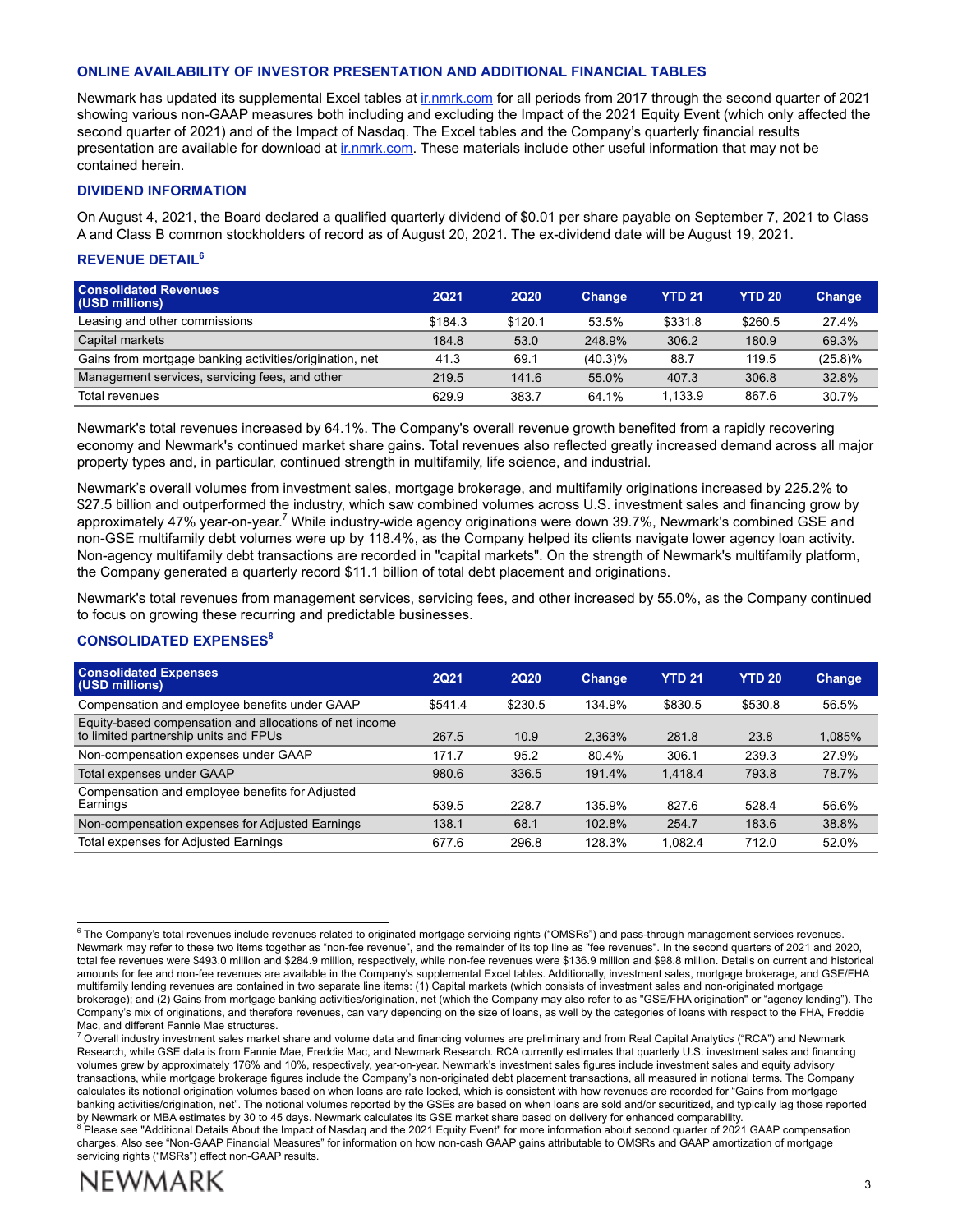| <b>Consolidated Expenses Excluding the Impact of</b><br>Nasdag and the 2021 Equity Event<br>(USD millions) | <b>2Q21</b> | <b>2Q20</b> | <b>Change</b> | <b>YTD 21</b> | <b>YTD 20</b> | Change |
|------------------------------------------------------------------------------------------------------------|-------------|-------------|---------------|---------------|---------------|--------|
| Compensation and employee benefits for Adjusted<br>Earnings                                                | \$351.7     | \$228.7     | 53.8%         | \$639.8       | \$528.4       | 21.1%  |
| Non-compensation expenses for Adjusted Earnings                                                            | 138.1       | 68.1        | 102.8%        | 254.7         | 183.6         | 38.8%  |
| Total expenses for Adjusted Earnings                                                                       | 489.8       | 296.8       | 65.0%         | 894.6         | 712.0         | 25.6%  |

Excluding the Impact of the 2021 Equity Event, quarterly expenses reflected compensation and other costs related to the 91.1% increase in commissions-based revenues, 25.1% higher support and operational expenses related to the resumption of normalized business activity on the part of Newmark and its clients and the acquisition of Knotel, as well as a \$54.4 million increase in pass-through expenses.

#### **OTHER INCOME**

| <b>Other Income (USD millions)</b>                                            | <b>2Q21</b> | <b>2Q20</b> | <b>Change</b> | <b>YTD 21</b> | <b>YTD 20</b> | <b>Change</b> |
|-------------------------------------------------------------------------------|-------------|-------------|---------------|---------------|---------------|---------------|
| Nasdag-related items                                                          | \$1.085.3   | \$(22.5)    | <b>NMF</b>    | \$1.082.1     | \$(3.5)       | <b>NMF</b>    |
| Mark-to-market gains (losses) on non-marketable<br>investments, net           | 2.5         | (10.0)      | <b>NMF</b>    | 2.5           | (26.8)        | <b>NMF</b>    |
| Other items, net                                                              | (1.0)       | (3.9)       | 74.4%         |               | (4.6)         | <b>NMF</b>    |
| Other income, net under GAAP                                                  | 1.086.8     | (36.4)      | <b>NMF</b>    | 1.084.6       | (34.9)        | <b>NMF</b>    |
| Exclude:                                                                      |             |             |               |               |               |               |
| Nasdag-related items                                                          | (44.2)      | 22.5        | $(296.4)\%$   | (38.6)        | 1.3           | <b>NMF</b>    |
| Mark-to-market gains (losses) on non-marketable<br>investments, net           | (2.5)       | 10.0        | <b>NMF</b>    | (2.5)         | 26.8          | <b>NMF</b>    |
| Other items, net                                                              |             |             | N/A           |               | 0.8           | <b>NMF</b>    |
| Other income (loss), net for Pre-tax Adjusted Earnings<br>and Adjusted EBITDA | 1.040.1     | (3.9)       | <b>NMF</b>    | 1.043.5       | (6.0)         | <b>NMF</b>    |

The Company's other income, net under GAAP includes the acceleration of the Earn-out and Nasdaq Forwards. Due to this acceleration, GAAP gains or charges related to the Nasdaq Forwards are not expected to recur after the third quarter of 2021. Excluding the Impact of Nasdaq, the Company's non-GAAP "other income, net" was \$(1.0) versus \$(3.9) in the quarter, and \$0.0 versus \$(3.9) for the half year periods.

### **TAXES AND NONCONTROLLING INTEREST**

| <b>Taxes (USD millions)</b>                                                         | 2021    | <b>2Q20</b> | <b>Change</b> | <b>YTD 21</b> | <b>YTD 20</b> | <b>Change</b> |
|-------------------------------------------------------------------------------------|---------|-------------|---------------|---------------|---------------|---------------|
| GAAP provision for income taxes                                                     | \$142.2 | \$0.1       | <b>NMF</b>    | \$152.8       | \$4.9         | 3.027%        |
| Provision for income taxes for Adjusted Earnings                                    | 167.3   | 4.6         | 3.561%        | 178.0         | 8.7           | 1,939%        |
| Net income attributable to noncontrolling interests for<br>GAAP                     | 145.4   | 0.3         | <b>NMF</b>    | 156.9         | 6.4           | 2.357%        |
| Net income attributable to noncontrolling interests for<br><b>Adjusted Earnings</b> | 0.7     | 0.2         | 250.2%        | 1.4           | 0.7           | 110.5%        |

| Taxes Excluding the Impact of Nasdag and the 2021<br><b>Equity Event (USD millions)</b> | <b>2Q21</b> | <b>2Q20</b> | <b>Change</b> | <b>YTD 21</b> | <b>YTD 20</b> | Change |
|-----------------------------------------------------------------------------------------|-------------|-------------|---------------|---------------|---------------|--------|
| Provision for income taxes for Adjusted Earnings                                        | 18.3        | 4.6         | 299.4%        | 356.0         | 17.5          | 1.939% |
| Net income attributable to noncontrolling interests for<br><b>Adjusted Earnings</b>     | 0.7         | 0.2         | 250.2%        | 1.4           | 0.7           | 110.5% |

The 2021 Equity Event resulted in \$428.6 million of tax deductible GAAP compensation charges. In addition, Newmark utilized \$101.0 million of deferred tax assets.

# **CONSOLIDATED SHARE COUNT<sup>9</sup>**

| <b>Consolidated Share Count (shares in millions)</b>                | <b>2Q21</b> | <b>2Q20</b> | YoY<br>Change | <b>YTD 21</b> | <b>YTD 20</b> | YoY<br><b>Change</b> |
|---------------------------------------------------------------------|-------------|-------------|---------------|---------------|---------------|----------------------|
| Fully diluted weighted-average share count under GAAP               | 273.6       | 178.5       | 53.2%         | 272.3         | 178.7         | 52.4%                |
| Fully diluted weighted-average share count for Adjusted<br>Earnings | 273.6       | 265.6       | 3.0%          | 272.3         | 264.4         | 3.0%                 |
| Fully diluted period-end share count                                | 251.9       | 265.2       | (5.0)%        | 251.9         | 265.2         | $(5.0)\%$            |

<sup>9</sup> "Spot" may be used interchangeably with the end-of-period share count. Newmark's fully diluted period-end share count for Adjusted Earnings as of June 30, 2021 included 189.8 million of Class A common shareholders, 21.2 million of Class B common shareholders, (10.0) million of treasury stock, 49.7 million of limited partnership units and 1.2 million of other shares. Newmark's fully diluted period-end share count for Adjusted Earnings as of June 30, 2020 included 162.4 million of Class A common shareholders, 21.2 million of Class B common shareholders, (4.6) million of treasury stock, 85.5 million of limited partnership units, and 0.7 million of other shares. In addition, the fully diluted weighted-average share count under GAAP may differ from the fully diluted weighted-average share count for Adjusted Earnings in order to avoid anti-dilution in certain periods. This also impacts GAAP net income for fully diluted shares.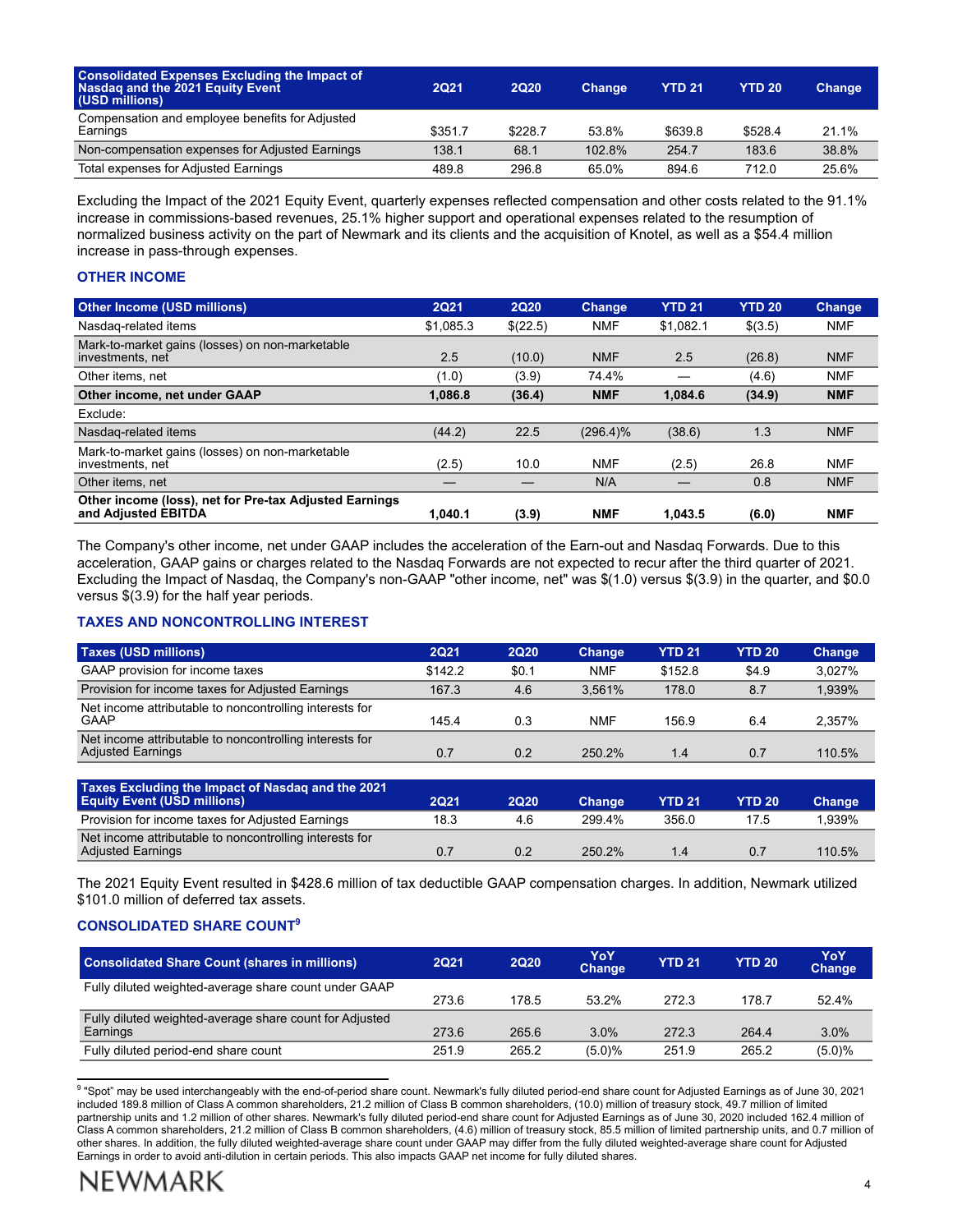Newmark lowered its fully diluted share count by 19.8 million during the second quarter at an average price of \$12.55 per share or unit. This consisted of the 2021 Equity Event reducing the Company's fully diluted share count by 16.1 million at a cost of approximately \$201 million and Newmark repurchasing approximately 3.8 million shares and/or units for \$48 million in the period. On August 5, 2021, the Board reauthorized Newmark's share repurchase and unit redemption authorization to \$400 million, which is separate from the 2021 Equity Event. Because the majority of the share count reduction was near the end of the quarter, it did not meaningfully impact fully diluted weighted-average share count for the periods shown. These reductions were partially offset by issuance related to ordinary equity-based compensation.<sup>10</sup> For more information, see the section later in this document titled "Additional Details About the Impact of Nasdaq and the 2021 Equity Event".

## **SELECT BALANCE SHEET DATA<sup>11</sup>**

| Select Balance Sheet Data<br>(USD millions) | June 30, 2021 | <b>December 31, 2020</b> |
|---------------------------------------------|---------------|--------------------------|
| Cash and cash equivalents                   | \$165.7       | \$191.4                  |
| Liquidity                                   | 1.259.6       | 191.5                    |
| Long-term debt                              | 682.2         | 680.4                    |
| <b>Total Equity</b>                         | 1,591.6       | 941.2                    |

Newmark's liquidity as of June 30, 2021, included \$165.7 million of cash and cash equivalents and \$1,093.9 million related to its Nasdaq shares. Subsequent to the end of the quarter, the Company eliminated its Nasdaq Forwards with Royal Bank of Canada ("RBC") for shares worth \$166.0 million, leaving \$927.9 million of net shares. Certain of Newmark's actual or expected uses of cash subsequent to quarter end are summarized below:

| Anticipated Net Liquidity Impact from the Earn-out and the 2021 Equity Event (USD millions) |         |
|---------------------------------------------------------------------------------------------|---------|
| Nasdag Earn-out                                                                             | \$1.094 |
| RBC forward elimination                                                                     | (166)   |
| Cash used with respect to 16.1 million reduction of Newmark fully diluted share count       | (201)   |
| Cash payment for taxes and other items                                                      | (327)   |
| Appreciation of Nasdag Shares from June 30 through August 5, 2021                           | 57      |
| Net increase in liquidity position from the Earn-out and the 2021 Equity Event              | 457     |

In addition to the above \$457 million net proceeds from the Earn-out, Newmark had \$165 million of cash and cash equivalents at quarter end. In July of 2021, Newmark repaid the remaining \$140.0 million outstanding on its revolving credit facility. As a result of this repayment, the Company currently has \$465 million available and undrawn.<sup>13</sup> For more information, see the section later in this document titled "Additional Details About the Impact of Nasdaq and the 2021 Equity Event".

#### **2021 CAPITAL DEPLOYMENT PRIORITIES**

Over time, the Company anticipates using its strong liquidity and cash flow to repurchase additional Newmark shares and/or units, invest in growing its business at attractive returns, and reduce debt.

# **OUTLOOK FOR 2021**

Newmark raised its outlook for the full year 2021 and issued guidance for the third quarter. All comparisons exclude the impact of Nasdaq and the 2021 Equity Event.

| Metric (USD in millions, except tax rate) | <b>Updated</b><br><b>Guidance</b> | <b>Year Earlier</b><br><b>Actual</b> | % Change<br>YoY | <b>Previous</b><br><b>Guidance</b> |
|-------------------------------------------|-----------------------------------|--------------------------------------|-----------------|------------------------------------|
| 3Q21 revenues                             | \$610 - \$655                     | \$435.9                              | 40%-50%         |                                    |
| 3Q21 Adjusted EBITDA                      | $$110 - $128$                     | \$53.0                               | 105%-130%       |                                    |
| FY21 revenues                             | \$2.400 - \$2.500                 | \$1.905.0                            | 26%-31%         | 20%-25%                            |
| <b>FY21 Adjusted EBITDA</b>               | \$415 - \$465                     | \$252.7                              | 64%-84%         | 40%-50%                            |

partners for withholding taxes related to unit exchanges and/or redemptions, cash to be paid for redemption of certain units, and other items.<br><sup>13</sup> Newmark may temporarily use its revolving credit facility and/or borrow ag and liquidity in future periods will depend on Newmark's cash flow generation and the timing of uses of cash for general corporate purposes, including with respect to any additional share repurchases.



 $10$  The Company repurchased approximately 4.7 million shares and/or units for \$57.5 million during the first half of 2021. Inclusive of both repurchases and the 2021 Equity Event, Newmark lowered its fully diluted share count by 20.7 million during the first half of the year at an average price of \$12.47 per share or unit. Newmark's fully diluted share count moves in tandem with its stock price over a given period, all else equal, due to the treatment of RSUs under the treasury stock method. Therefore, the approximately 65% increase in the Company's stock price in the first half of 2021 increased its fully diluted share count during the period, all else equal. In aggregate, Newmark's spot fully diluted share count decreased by 17.1 million and 10.9 million, respectively, in the second quarter and first half of 2021.<br><sup>11</sup> "Total equity" in this table is the sum of "redeema

excludes "Warehouse facilities collateralized by U.S. Government Sponsored Enterprises". Newmark uses its warehouse lines and repurchase agreements for shortterm funding of mortgage loans originated under its GSE and FHA lending programs, and such amounts are generally offset by "Loans held for sale, at fair value" on the balance sheet. These loans are typically sold within 45 days. Loans made using Newmark's warehouse lines are recourse to Berkeley Point Capital LLC, but nonrecourse to Newmark Group. "Liquidity", when shown, excludes marketable securities that have been financed. See the section titled "Liquidity Defined" and the related reconciliation tables later in this document. "Net debt", when used, is defined as total debt, net of cash or, if applicable, total liquidity.

 $12$  The \$(327) million figure shown in the above table includes estimated corporate taxes related to accelerated Earn-out, amounts to be paid on behalf of, or to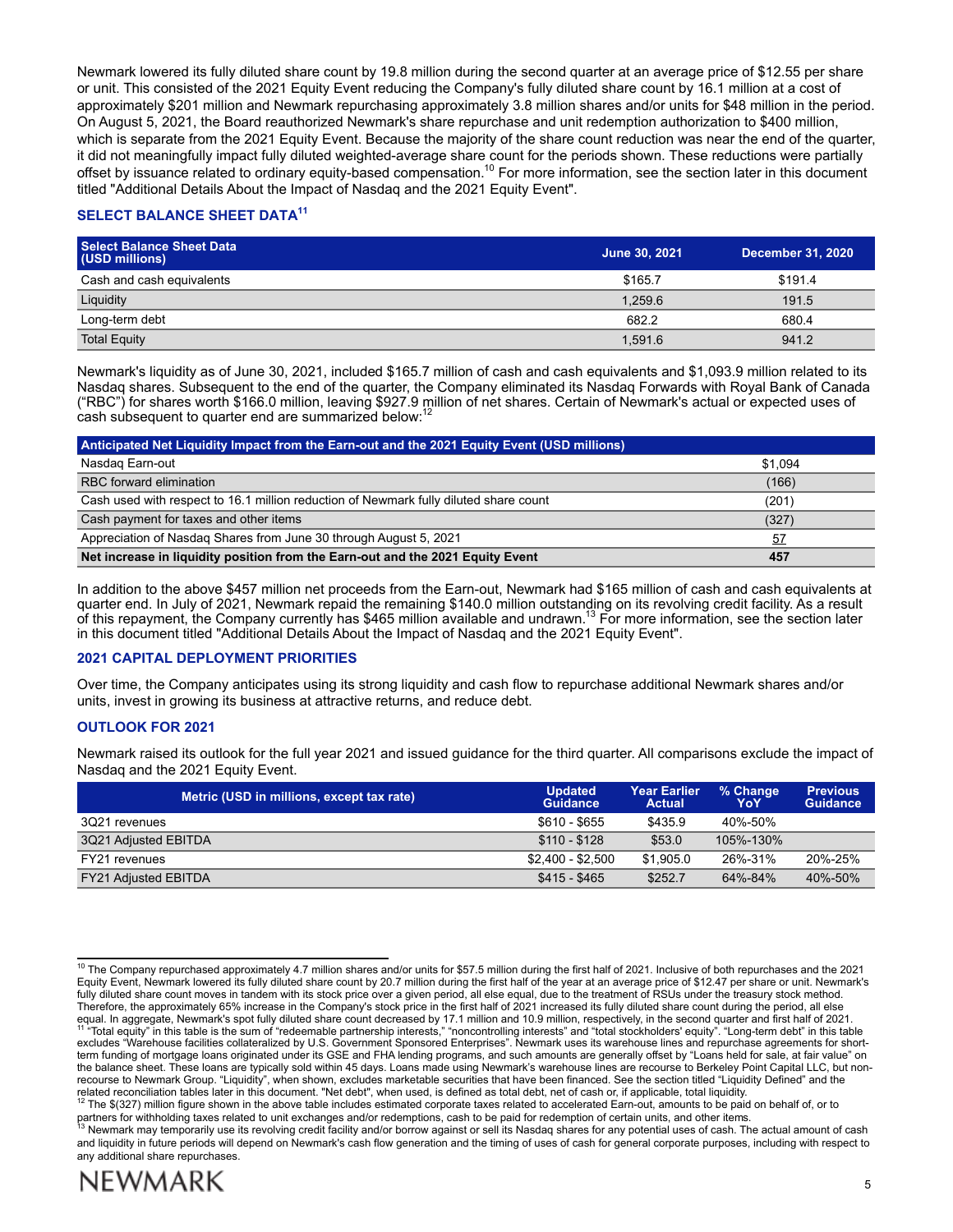Because the 16.1 million reduction<sup>14</sup> in fully diluted share count was recorded near the end of the second quarter, Newmark expects its weighted average share count to better reflect this benefit in the second half of the year. The Company's guidance still assumes that the Knotel acquisition will be \$0.03 to \$0.05 dilutive to 2021 Adjusted Earnings per share. Additionally, Newmark's guidance excludes the potential impact of any material acquisitions or a significant number of new hires. This outlook is also subject to change based on various macroeconomic, social, political, and other factors, including the COVID-19 pandemic.

### **CONFERENCE CALL AND INVESTOR PRESENTATION**

Newmark will host a conference call at 10:00 a.m. ET today to discuss these results. A webcast of the call, along with an investor presentation summarizing the Company's Non-GAAP results, is expected to be accessible via the following site: ir.nmrk.com. A webcast replay of the conference call is expected to be accessible at the same website within 24 hours of the live call and will be available for 365 days following the call.

The Company highly recommends that investors use the webcast to access the call to avoid experiencing extended wait times via the dial-in phone numbers. Participants who cannot access the webcast are strongly encouraged to pre-register to gain immediate access to the call and bypass the live operator. Pre-registration may be completed at any time by accessing the preregistration link on Newmark's Investor Relations website, *ir.nmrk.com*, or by navigating to:

#### https://dpregister.com/sreg/10157560/e98f3767d8

Participants who have not pre-registered may join the call using the following information:

### **LIVE CONFERENCE CALL DETAILS**

| Date – Start Time: | 8/6/2021 at 10:00 a.m. ET                                                                     |
|--------------------|-----------------------------------------------------------------------------------------------|
| U.S. Toll Free:    | 1-888-336-7150                                                                                |
| Canada Toll Free:  | 1-855-669-9657                                                                                |
| International:     | 1-412-902-4250                                                                                |
| Passcode:          | Participants will receive a passcode once they have registered<br>for the call via this link. |

#### **REPLAY**

| Expected Available From - To: | 8/6/2021 at 1:00 p.m. ET - 8/20/2021 at 11:59 p.m. ET |
|-------------------------------|-------------------------------------------------------|
| U.S. Toll Free:               | 1-877-344-7529                                        |
| Canada Toll Free:             | 1-855-669-9658                                        |
| International:                | 1-412-317-0088                                        |
| Passcode:                     | 1015-7560                                             |

(Note: If clicking on any of the above links does not open up a new web page, you may need to cut and paste the above URLs into your browser's address bar.)

#### **OTHER USEFUL INFORMATION**

Newmark adopted the new Current Expected Credit Loss ("CECL") accounting standard on January 1, 2020. As of June 30, 2021, the Company had \$42.8 million in credit reserves, of which \$23.2 million related to Newmark's Fannie Mae multifamily mortgage servicing portfolio.

Throughout this document, certain reclassifications may have been made to previously reported amounts to conform to the current presentation and to show results on a consistent basis across periods. Unless otherwise stated, any such changes would have had no impact on consolidated revenues or earnings under GAAP or for Adjusted Earnings, all else being equal. Certain numbers in the tables or elsewhere throughout this document may not sum due to rounding. Rounding may have also impacted the presentation of certain year-on-year percentage changes.

#### **ADDITIONAL INFORMATION ABOUT COVID-19**

The commercial real estate services industry and certain of Newmark's businesses were adversely impacted by the COVID-19 pandemic in 2020. For additional disclosures about the impact of the pandemic, please refer to the "Impact of COVID-19 on the Company's Results" section in the most recent and any future updates to Form 10-K or Form 10-Q. The Company's clients and investors can find more detailed and useful information on the impact of COVID-19 and insights into how to best operate in the current environment at the following website: "COVID-19 Perspectives" - www.nmrk.com/covid-19.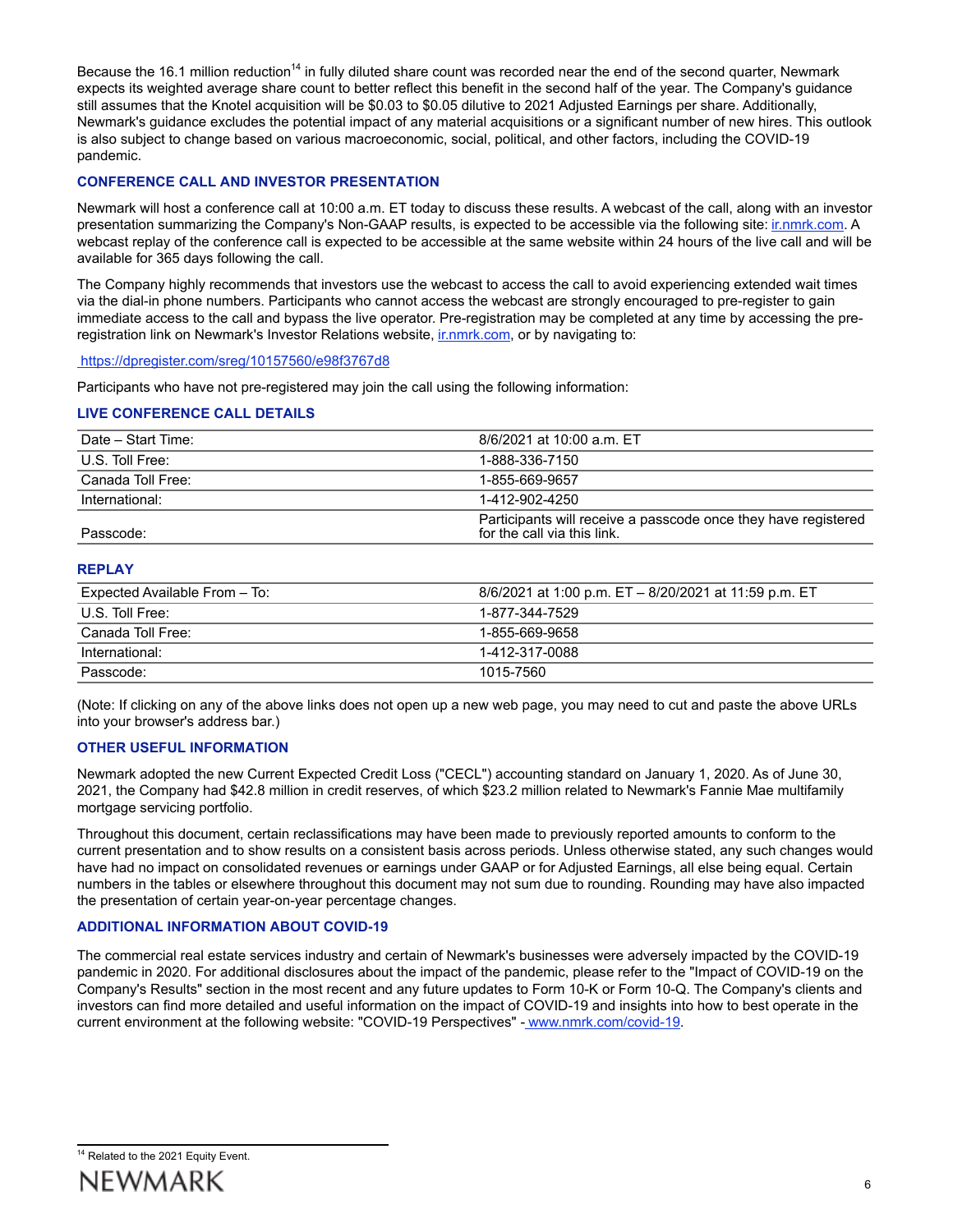# **NEWMARK GROUP, INC. CONSOLIDATED BALANCE SHEETS (in thousands) (unaudited)**

|                                                                                |                         | <b>June 30,</b><br>2021 |               | December 31,<br>2020 |
|--------------------------------------------------------------------------------|-------------------------|-------------------------|---------------|----------------------|
| Assets                                                                         |                         |                         |               |                      |
| <b>Current Assets:</b>                                                         |                         |                         |               |                      |
| Cash and cash equivalents                                                      | \$                      | 165,721                 | \$            | 191,448              |
| Restricted cash                                                                |                         | 71,926                  |               | 66,951               |
| Marketable securities                                                          |                         | 1,093,887               |               | 33,283               |
| Loans held for sale, at fair value                                             |                         | 415,991                 |               | 1,086,805            |
| Receivables, net                                                               |                         | 407,267                 |               | 376,795              |
| Other current assets                                                           |                         | 84,975                  |               | 63,790               |
| Total current assets                                                           |                         | 2,239,767               |               | 1,819,072            |
| Goodwill                                                                       |                         | 597,462                 |               | 560,332              |
| Mortgage servicing rights, net                                                 |                         | 526,406                 |               | 494,729              |
| Loans, forgivable loans and other receivables from employees and partners, net |                         | 451,190                 |               | 454,270              |
| Right-of-use assets                                                            |                         | 409,532                 |               | 190,469              |
| Fixed assets, net                                                              |                         | 113,348                 |               | 96,367               |
| Other intangible assets, net                                                   |                         | 57,195                  |               | 44,289               |
| Other assets                                                                   |                         | 239,195                 |               | 322,922              |
| <b>Total assets</b>                                                            | \$                      | 4,634,095               | \$            | 3,982,450            |
| <b>Liabilities and Equity:</b>                                                 |                         |                         |               |                      |
| <b>Current Liabilities:</b>                                                    |                         |                         |               |                      |
| Warehouse facilities collateralized by U.S. Government Sponsored Enterprises   | \$                      | 410,170                 | \$            | 1,061,202            |
| Accrued compensation                                                           |                         | 568,799                 |               | 279,872              |
| Accounts payable, accrued expenses and other liabilities                       |                         | 715,695                 |               | 326,548              |
| Securities loaned                                                              |                         |                         |               | 33,278               |
| Payables to related parties                                                    |                         | 548                     |               | 4,392                |
| <b>Total current liabilities</b>                                               |                         | 1,695,212               |               | 1,705,292            |
| Long-term debt                                                                 |                         | 682,160                 |               | 680,385              |
| Right-of-use liabilities                                                       |                         | 418,412                 |               | 218,629              |
| Other long-term liabilities                                                    |                         | 246,685                 |               | 436,952              |
| <b>Total liabilities</b>                                                       | \$                      | 3,042,469               | \$            | 3,041,258            |
| Equity:                                                                        |                         |                         |               |                      |
| Total equity (1)                                                               |                         | 1,591,626               |               | 941,192              |
| Total liabilities and equity                                                   | $\sqrt[6]{\frac{1}{2}}$ | 4,634,095               | $\sqrt[6]{3}$ | 3,982,450            |

(1) Includes "redeemable partnership interests," "noncontrolling interests" and "total stockholders' equity."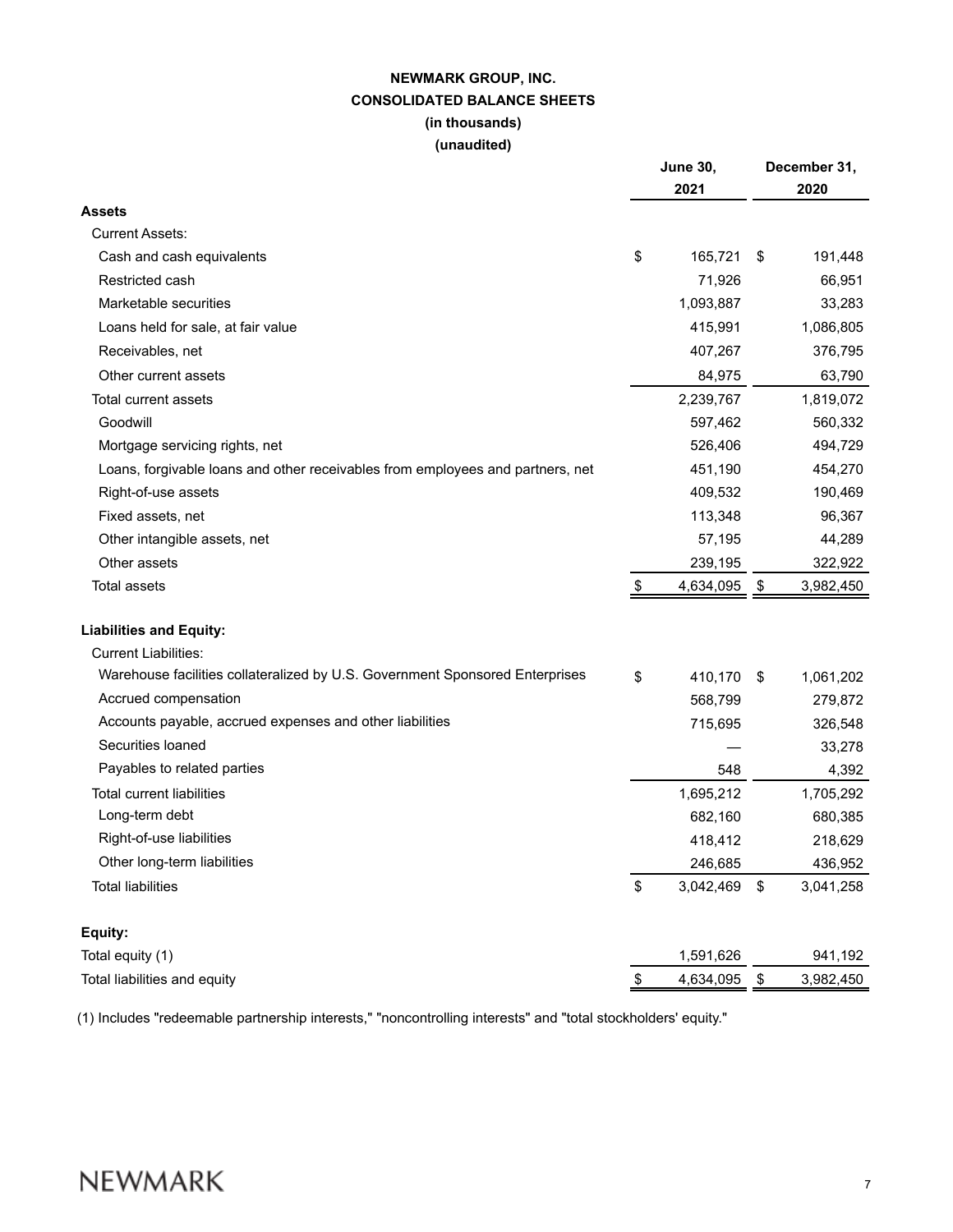# **NEWMARK GROUP, INC. CONSOLIDATED STATEMENTS OF OPERATIONS (in thousands, except per share data)**

**(unaudited)**

|                                                                                                  |                           | Three Months Ended June 30, |            |               | <b>Six Months Ended June 30,</b> |           |     |           |
|--------------------------------------------------------------------------------------------------|---------------------------|-----------------------------|------------|---------------|----------------------------------|-----------|-----|-----------|
| <b>Revenues:</b>                                                                                 |                           | 2021                        |            | 2020          |                                  | 2021      |     | 2020      |
| Commissions                                                                                      | \$                        | 369,102                     | $\sqrt{2}$ | 173,038       | $\sqrt[6]{\frac{1}{2}}$          | 637,938   | \$  | 441,399   |
| Gains from mortgage banking activities/origination, net                                          |                           | 41,260                      |            | 69,071        |                                  | 88,653    |     | 119,494   |
| Management services, servicing fees and other                                                    |                           | 219,509                     |            | 141,609       |                                  | 407,260   |     | 306,754   |
| Total revenues                                                                                   |                           | 629,871                     |            | 383,718       |                                  | 1,133,851 |     | 867,647   |
| <b>Expenses:</b>                                                                                 |                           |                             |            |               |                                  |           |     |           |
| Compensation and employee benefits                                                               |                           | 541,397                     |            | 230,518       |                                  | 830,471   |     | 530,775   |
| Equity-based compensation and allocations of net income to<br>limited partnership units and FPUs |                           | 267,532                     |            | 10,860        |                                  | 281,780   |     | 23,774    |
| Total compensation and employee benefits                                                         |                           | 808,929                     |            | 241.378       |                                  | 1,112,251 |     | 554,549   |
| Operating, administrative and other                                                              |                           | 135,008                     |            | 61,012        |                                  | 242,183   |     | 153,293   |
| Fees to related parties                                                                          |                           | 5,782                       |            | 5,205         |                                  | 12,032    |     | 11,017    |
| Depreciation and amortization                                                                    |                           | 30,868                      |            | 28,946        |                                  | 51,921    |     | 74,986    |
| Total non-compensation expenses                                                                  |                           | 171,658                     |            | 95,163        |                                  | 306,136   |     | 239,296   |
| Total operating expenses                                                                         |                           | 980,587                     |            | 336,541       |                                  | 1,418,387 |     | 793,845   |
| Other income, net:                                                                               |                           |                             |            |               |                                  |           |     |           |
| Other income, net                                                                                |                           | 1,086,812                   |            | (36, 389)     |                                  | 1,084,602 |     | (34, 951) |
| Total other income, net                                                                          |                           | 1,086,812                   |            | (36, 389)     |                                  | 1,084,602 |     | (34, 951) |
| Income from operations                                                                           |                           | 736,096                     |            | 10,788        |                                  | 800,066   |     | 38,851    |
| Interest expense, net                                                                            |                           | (8, 723)                    |            | (10, 056)     |                                  | (17, 536) |     | (19,085)  |
| Income before income taxes and noncontrolling interests                                          |                           | 727,373                     |            | 732           |                                  | 782,530   |     | 19,766    |
| Provision for income taxes                                                                       |                           | 142,182                     |            | 88            |                                  | 152,761   |     | 4,886     |
| Consolidated net income                                                                          |                           | 585,191                     |            | 644           |                                  | 629,769   |     | 14,880    |
| Less: Net income attributable to noncontrolling interests                                        |                           | 145,447                     |            | 330           |                                  | 156,920   |     | 6,387     |
| Net income available to common stockholders                                                      | \$                        | 439,744                     | \$         | 314           | -\$                              | 472,849   | \$  | 8,493     |
| Per share data:                                                                                  |                           |                             |            |               |                                  |           |     |           |
| Basic earnings per share                                                                         |                           |                             |            |               |                                  |           |     |           |
| Net income available to common stockholders (1)                                                  | \$                        | 435,178                     | \$         | $(2, 131)$ \$ |                                  | 466,642   | \$  | 3,603     |
| Basic earnings per share                                                                         | \$                        | 2.35                        | \$         | (0.01)        | -\$                              | 2.53      | \$  | 0.02      |
| Basic weighted-average shares of common stock<br>outstanding                                     |                           | 185,114                     |            | 178,523       |                                  | 184,190   |     | 178,034   |
| Fully diluted earnings per share                                                                 |                           |                             |            |               |                                  |           |     |           |
| Net income for fully diluted shares (1)                                                          | <u>\$</u>                 | 583,745                     | \$         | $(2, 131)$ \$ |                                  | 626,472   | \$  | 3,603     |
| Fully diluted earnings per share                                                                 | $\boldsymbol{\mathsf{S}}$ | 2.13                        | \$         | $(0.01)$ \$   |                                  | 2.30      | \$  | 0.02      |
| Fully diluted weighted-average shares of common stock<br>outstanding                             |                           | 273,555                     |            | 178,523       |                                  | 272,303   |     | 178,710   |
| Dividends declared per share of common stock                                                     | $\frac{3}{2}$             | 0.01                        | \$         | 0.01          | \$                               | 0.02      | -\$ | 0.11      |
| Dividends paid per share of common stock                                                         | $\boldsymbol{\$}$         | 0.01                        | \$         | 0.01          | \$                               | 0.02      | \$  | 0.11      |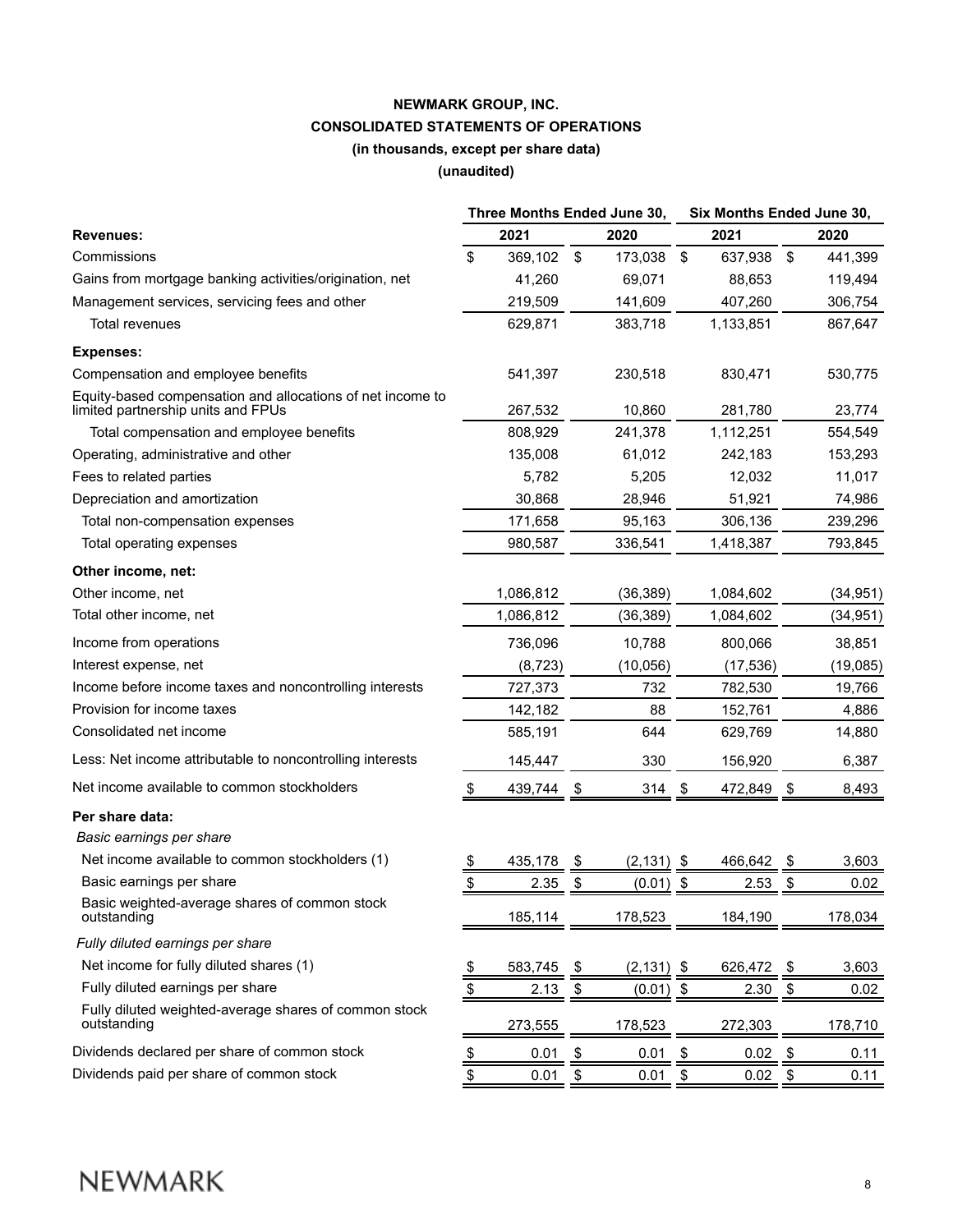# **NEWMARK GROUP INC.**

# **SUMMARIZED CONDENSED CONSOLIDATED STATEMENT OF CASH FLOWS**

# **(In thousands)**

# **(unaudited)**

|                                                                                                  | Three Months Ended June 30. |           |     |              | Six Months Ended June 30. |            |   |           |
|--------------------------------------------------------------------------------------------------|-----------------------------|-----------|-----|--------------|---------------------------|------------|---|-----------|
|                                                                                                  |                             | 2021      |     | 2020         |                           | 2021       |   | 2020      |
| Net cash provided by (used in) operating activities                                              | \$                          | 494.182   | \$. | (302,694) \$ |                           | 785.142    | S | (955,095) |
| Net cash (used in) provided by investing activities                                              |                             | (4, 437)  |     | (2,236)      |                           | (14,220)   |   | 16.564    |
| Net cash (used in) provided by financing activities                                              |                             | (463,247) |     | 320.479      |                           | (791, 674) |   | 1,083,797 |
| Net (decrease) increase in cash and cash equivalents and<br>restricted cash                      |                             | 26.498    |     | 15.549       |                           | (20, 752)  |   | 145,266   |
| Cash and cash equivalents and restricted cash at beginning<br>of period                          |                             | 211.149   |     | 351.589      |                           | 258.399    |   | 221,872   |
| Cash and cash equivalents and restricted cash at end of<br>period                                |                             | 237.647   |     | 367.138      | S                         | 237.647    | S | 367,138   |
| Net cash provided by (used in) operating activities excluding<br>loan originations and sales (1) | \$                          | 88.979    |     | 47,353       |                           | 114.328    |   | (80, 956) |

(1) Includes payments for new hires and producers in the amount of \$7.5 million and \$1.0 million for the three months ended June 30, 2021 and 2020, respectively, and \$11.0 million and \$61.0 million for the six months ended June 30,2021 and 2020, respectively.

The Condensed Consolidated Statements of Cash Flows are presented in summarized form. For complete Unaudited Condensed Consolidated Statements of Cash Flows, please refer to Newmark's Quarterly Report on Form 10-K for the twelve months ended December 30, 2020, to be filed with the Securities and Exchange Commission in the near future.

.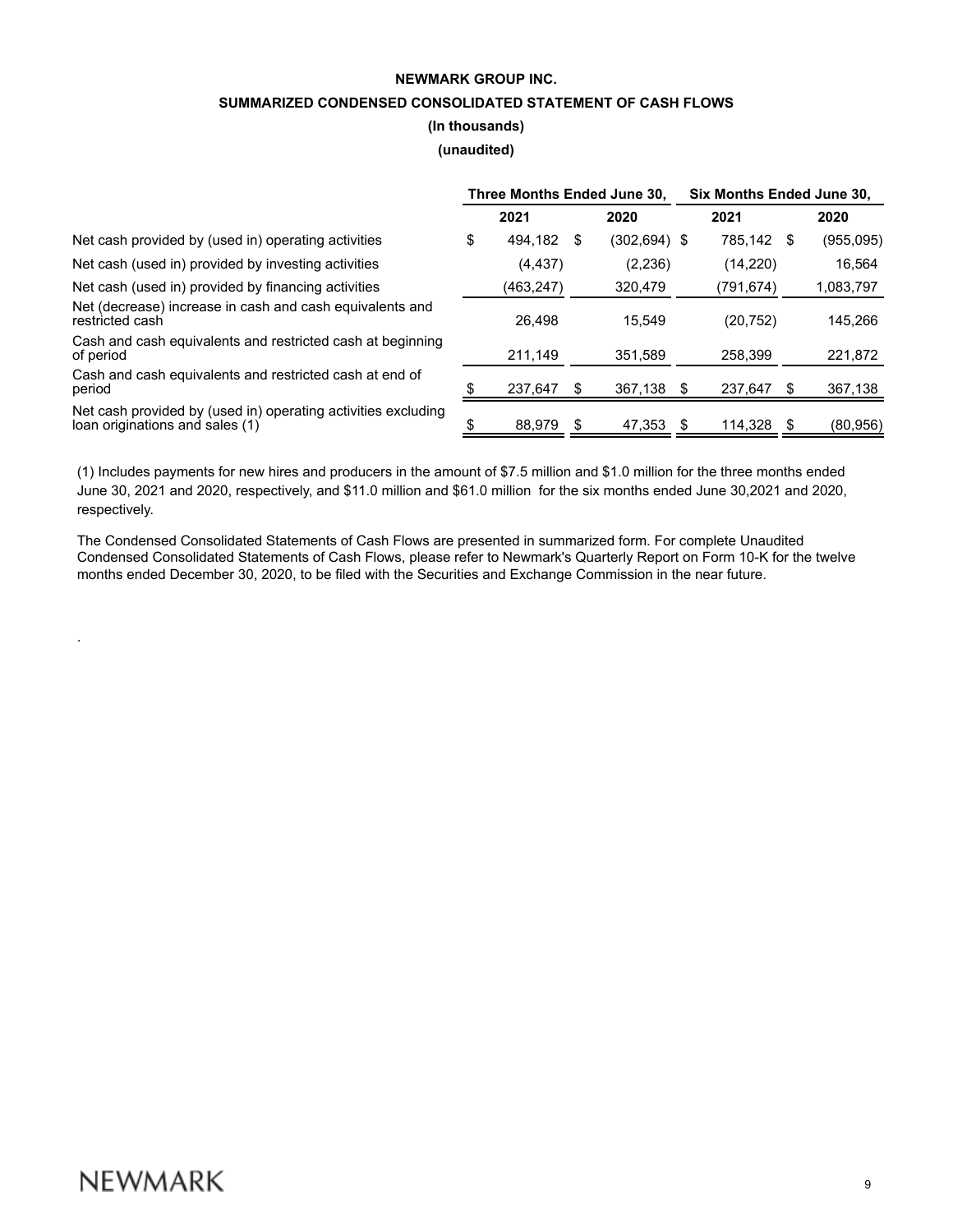# **ADDITIONAL DETAILS ABOUT THE IMPACT OF NASDAQ AND THE 2021 EQUITY EVENT**

Newmark recorded the following items in the second quarter of 2021 related to the Impact of Nasdaq and the 2021 Equity Event. The table shows quarterly non-GAAP measures including and excluding the impact of these items. Equity-based compensation charges are excluded from such measures under both the current and new methodologies.

| <b>Reconciliation to Recast Pre-tax Adjusted Earnings and</b><br><b>Adjusted EBITDA</b> | 2Q21 Pre-tax<br><b>Adjusted</b><br><b>Earnings</b> | 2Q20 Pre-tax<br><b>Adjusted</b><br><b>Earnings</b> | Change | 2Q21<br><b>Adjusted</b><br><b>EBITDA</b> | <b>2Q20</b><br><b>Adjusted</b><br><b>EBITDA</b> | Change |
|-----------------------------------------------------------------------------------------|----------------------------------------------------|----------------------------------------------------|--------|------------------------------------------|-------------------------------------------------|--------|
| Non-GAAP earnings measure, as reported                                                  | \$957.8                                            | \$30.9                                             | 3001%  | \$973.9                                  | \$46.1                                          | 2014%  |
| Pre-tax other income (loss) related to Impact of Nasdaq                                 | (1.041.1)                                          |                                                    | N/A    | (1.041.1)                                |                                                 | N/A    |
| Pre-tax compensation charges related to the 2021 Equity<br>Event                        | 187.8                                              |                                                    | N/A    | 187.8                                    |                                                 | N/A    |
| Non-GAAP earnings measure, excluding the Impact of<br>Nasdag and the 2021 Equity Event  | 104.5                                              | 30.9                                               | 238.2% | 120.6                                    | 46.1                                            | 161.6% |

| <b>Reconciliation to Recast Adjusted Earnings per Share</b>                              | <b>2Q21 Adjusted EPS</b> | <b>2Q20 Adjusted EPS</b> | <b>Change</b> |
|------------------------------------------------------------------------------------------|--------------------------|--------------------------|---------------|
| Adjusted Earnings per share, as reported                                                 | \$2.89                   | \$0.10                   | 2790%         |
| Post-tax other income (loss) related to Impact of Nasdaq                                 | \$(3.14)                 |                          | N/A           |
| Post-tax compensation charges related to the 2021 Equity<br>Event                        | \$0.57                   |                          | N/A           |
| Adjusted Earnings per share, excluding the Impact of Nasdaq<br>and the 2021 Equity Event | \$0.31                   | \$0.10                   | 210.0%        |

Some of the key components of the 2021 Equity Event are as follows:

- 8.3 million and 8.0 million compensatory limited partnership units, respectively, of Newmark Holdings, L.P. ("Newmark Holdings") and BGC Holdings, L.P., ("BGC Holdings") held by the Company's partners who are employees were redeemed or exchanged and a smaller number of Class A common shares of Newmark and BGC Partners, Inc. ("BGC") were issued to them.<sup>15</sup> The Company also accelerated the payment of related withholding taxes on their behalf, which it previously expected to pay over a longer period time as their units were exchanged or redeemed. This resulted in a net reduction in the Company's fully diluted share count and in GAAP equity-based compensation charges. Compensation charges and tax deductions related to the exchange and/or redemption of units are recorded by either Newmark or BGC based on where the partner works, not based on the original issuer of the unit.
- 23.2 million and 17.4 million compensatory limited partnership units, respectively, of Newmark Holdings, and BGC Holdings held by the Company's partners who are independent contractors<sup>16</sup> were redeemed or exchanged, and a smaller amount of Class A common shares of Newmark were issued to them. The Company also accelerated the payment cash for related withholding taxes to them with respect to only their Newmark units. Independent contractors received one BGC Class A common share for each redeemed non-preferred BGC unit or cash, and are responsible for paying any related withholding taxes. These actions resulted in a net reduction in the Company's fully diluted share count, as well as GAAP equity-based compensation charges related to the redemption or exchange of units, and other GAAP compensation charges related to the cash paid to independent contractors for withholding taxes. Newmark had formerly anticipated distributing only shares for such withholding taxes over a longer timeframe as these units were exchanged or redeemed, which would have led to the entire amount being recorded as equity-based compensation, and which would not have reduced the Company's fully diluted share count.
- The Company reduced its fully diluted share count by a gross total of 16.1 million due to the 2021 Equity Event at a cost of approximately \$201 million. Partners with nonexchangeable non-preferred compensatory units exchanged or redeemed in connection with the 2021 Equity Event generally received restricted Class A common shares of Newmark and/or BGC to the extent tax deductible. These restricted shares are expected to be saleable by the Company's partners after up to approximately 10 years, provided that they have not engaged in competitive or other restricted activities for a certain period of time. Newmark expects to allow partners to sell their restricted shares over a shorter time period, subject to Company approval. A portion of the BGC Class A common shares received by independent contractors were unrestricted to facilitate their payment of withholding taxes. $17$
- The issuance of Newmark Class A common stock related to the 2021 Equity Event reflected the June 30, 2021 exchange ratio of 0.9403. In addition, a significant majority of the BGC limited partnership units held by Newmark employees have

<sup>&</sup>lt;sup>7</sup> Any restricted shares of Newmark or BGC held by Newmark partners are subject to forfeiture if the holder violates certain restrictive covenants (such as noncompete and non-solicitation obligations) during the shorter of (i) 10 years or (ii) their service or employment term or during the four years thereafter.



<sup>&</sup>lt;sup>15</sup> In conjunction with the November 30, 2018 spin-off of Newmark from BGC Partners, Inc. ("BGC), limited partnership units of both companies were owned by certain of their employees and/or independent contractors as of that date. Over time, virtually all of the partners of Newmark are expected to only own units and/or shares of Newmark and virtually all of the partners of BGC are expected to only own units and/or shares of BGC. From the first quarter of 2018 onwards, partners of Newmark and BGC have been compensated with units of their respective companies. None of the redeemed units were held by Cantor. For more information, including with respect to HDUs, please see "Limited Partnership Interests in Newmark Holdings and BGC Holdings" in Newmark's Notes to the Condensed Consolidated Financial Statements in its most recent SEC filings on Form 10-Q or Form 10-K.

 $^{\circ}$ As is common amongst real estate services providers, and as previously disclosed, many of Newmark's brokers and professionals qualify as statutory nonemployees under Internal Revenue Code Section 3508 (or "independent contractors"). All non-cash charges with respect to equity-based compensation to both employees and independent contractors as well as payments for related withholding taxes for employees are considered part of equity-based compensation under GAAP. Payments for related withholding taxes with respect to independent contractors are not equity-based compensation under GAAP.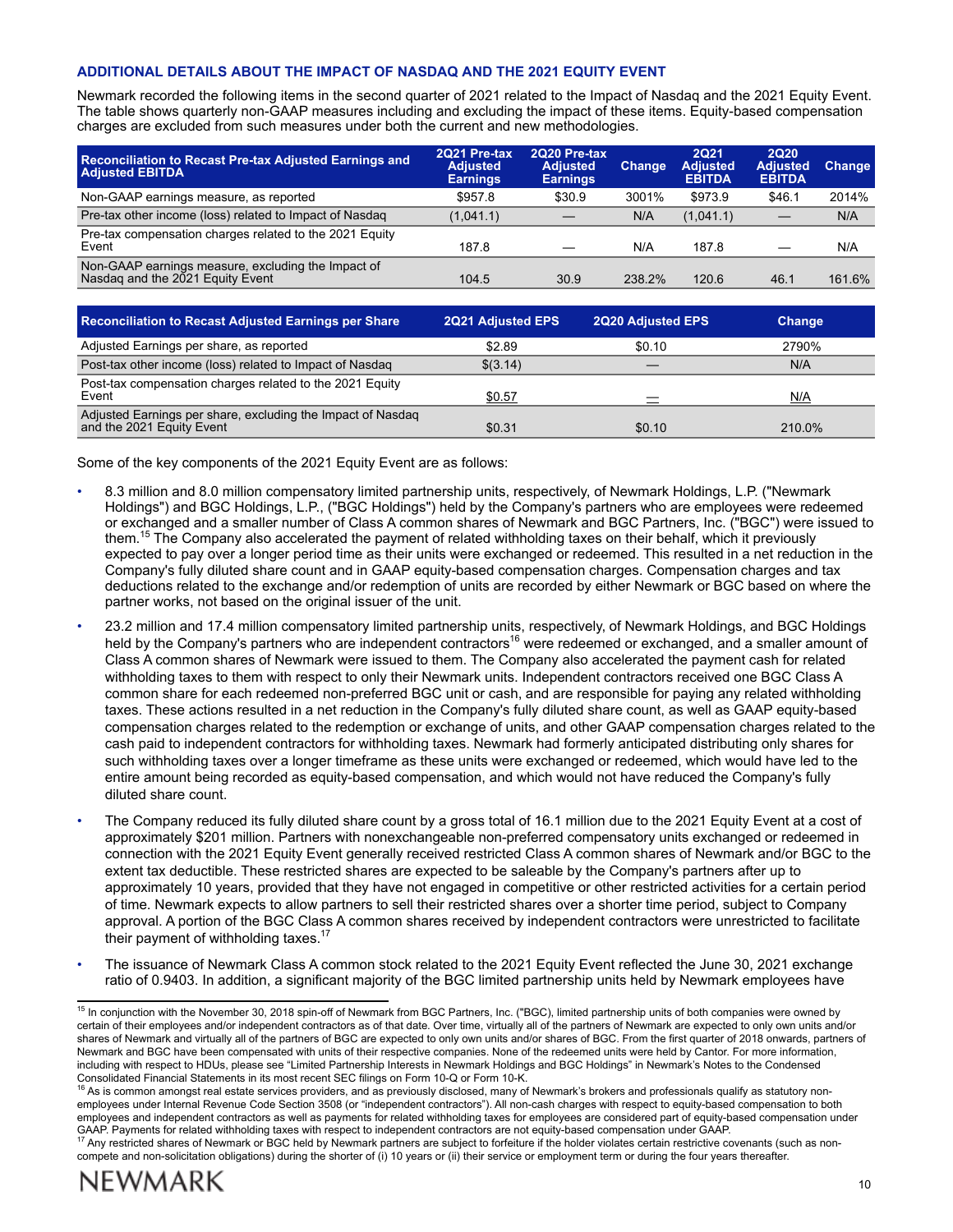been redeemed or exchanged.<sup>18</sup> The Company expects its former parent to pay withholding taxes on behalf of BGC partners who hold Newmark limited partnership units as these units are redeemed or exchanged over time, and for this to eventually lower Newmark's fully diluted share count.

• Limited partnership interests of Newmark Holdings and BGC Holdings with rights to convert into HDUs were redeemed for cash. In addition, a relatively small number of Newmark HDUs held by the Company's named executive officers were settled with Nasdaq shares. The Company also accelerated the payment of related withholding taxes, which it previously expected to pay over a longer period of time. This resulted in other GAAP compensation charges, which reflected amounts not previously accrued. HDUs are generally not exchangeable into shares of Class A common stock, and such HDUs are recorded as a liability rather than as part of the fully diluted share count. However, Newmark does have the right to cancel or redeem such HDUs for zero and separately issue an equivalent amount of Newmark Class A common stock. This would result in equity-based compensation charges and increase in the Company's fully diluted share count. By redeeming HDUs for cash, Newmark therefore limited potential future dilution.

Newmark believes that the 2021 Equity Event will result in the total amount of cash paid with respect to both withholding taxes and corporate taxes to be less than the total amount of such taxes that would have been paid had the 2021 Equity Event not occurred. In addition, and as described above, the Company believes that it would have eventually paid for payroll taxes related to the exchange or redemption of these units over time.

The 2021 Equity Event resulted in a total of \$428.6 million of quarterly GAAP compensation charges, which, along with the use of \$101.0 million of net deferred tax assets on the Company's balance sheet, is expected to largely offset the taxable impact of the accelerated Earn-out. With respect to these \$428.6 million of GAAP compensation charges:

- \$240.8 million related to GAAP equity-based compensation that were excluded from both the Company's current and recast non-GAAP earnings measures.
- \$187.8 million were other GAAP compensation charges relating to cash paid to independent contractors for their withholding taxes and the cash redemption of HDUs. These were recorded as expenses based on Newmark's current non-GAAP presentation, but will be excluded in the recast figures.
- Newmark had previously anticipated taking compensation charges related to the exchange or redemption of these units over a longer timeframe. Because these charges were accelerated, the Company expects GAAP compensation expenses to be lower and GAAP earnings to be higher in certain future periods compared with what they otherwise would have been, all else equal.

Newmark does not view Impact of Nasdaq and the 2021 Equity Event as being reflective of its ongoing operations and will be excluding them from its recast non-GAAP results for the following reasons:

- Because the Nasdaq shares were originally expected to be received over a 15 year period ending in 2027, the Earn-out has been included in calculations of Adjusted Earnings and Adjusted EBITDA. Due to the acceleration of the Earn-out and the Nasdaq Forwards, the Company now views results excluding the Impact of Nasdaq to be a better reflection of the underlying performance of Newmark's ongoing operations.
- But for the 2021 Equity Event, the items comprising such charges would have otherwise been settled in shares and been recorded as equity-based compensation in future periods. Had this occurred, such amounts would have been excluded from Adjusted Earnings and Adjusted EBITDA, and would also have resulted in higher fully diluted share counts, all else equal.
- Newmark views the 16.1 million fully diluted share count reduction related to the 2021 Equity Event to be economically similar to the common practice among public companies of issuing the net amount of common shares to employees for their vested stock-based compensation, selling a portion of the gross amount of common shares to pay applicable withholding taxes, and separately making open market repurchases of common shares.
- There was nothing comparable to the 2021 Equity Event in 2020 and nothing similar is currently contemplated after 2021.

In order to provide the most clarity, Newmark reported its second quarter results on both a historical and recast basis, and will recast its non-GAAP results beginning with the third quarter of 2021 to exclude the impact of Nasdaq and the 2021 Equity Event. Newmark has also updated its non-GAAP definitions to reflect to this new presentation. For more information, see the sections in this document titled "Other Income", "Consolidated Expenses", "Select Balance Sheet Data", and "Additional Details About the Impact of Nasdaq and the 2021 Equity Event".

# **NON-GAAP FINANCIAL MEASURES**

This document contains non-GAAP financial measures that differ from the most directly comparable measures calculated and presented in accordance with Generally Accepted Accounting Principles in the United States ("GAAP"). Non-GAAP financial measures used by the Company include "Adjusted Earnings before noncontrolling interests and taxes", which is used interchangeably with "pre-tax Adjusted Earnings"; "Post-tax Adjusted Earnings to fully diluted shareholders", which is used interchangeably with "post-tax Adjusted Earnings"; "Adjusted EBITDA"; and "Liquidity". The definitions of these terms are below.

# **ADJUSTED EARNINGS DEFINED**

<sup>&</sup>lt;sup>18</sup> BGC units were redeemed or exchanged to the extent that they were compensatory .This excludes units that are not compensatory and tax deductible and/or certain units held by named executive officers of the Company.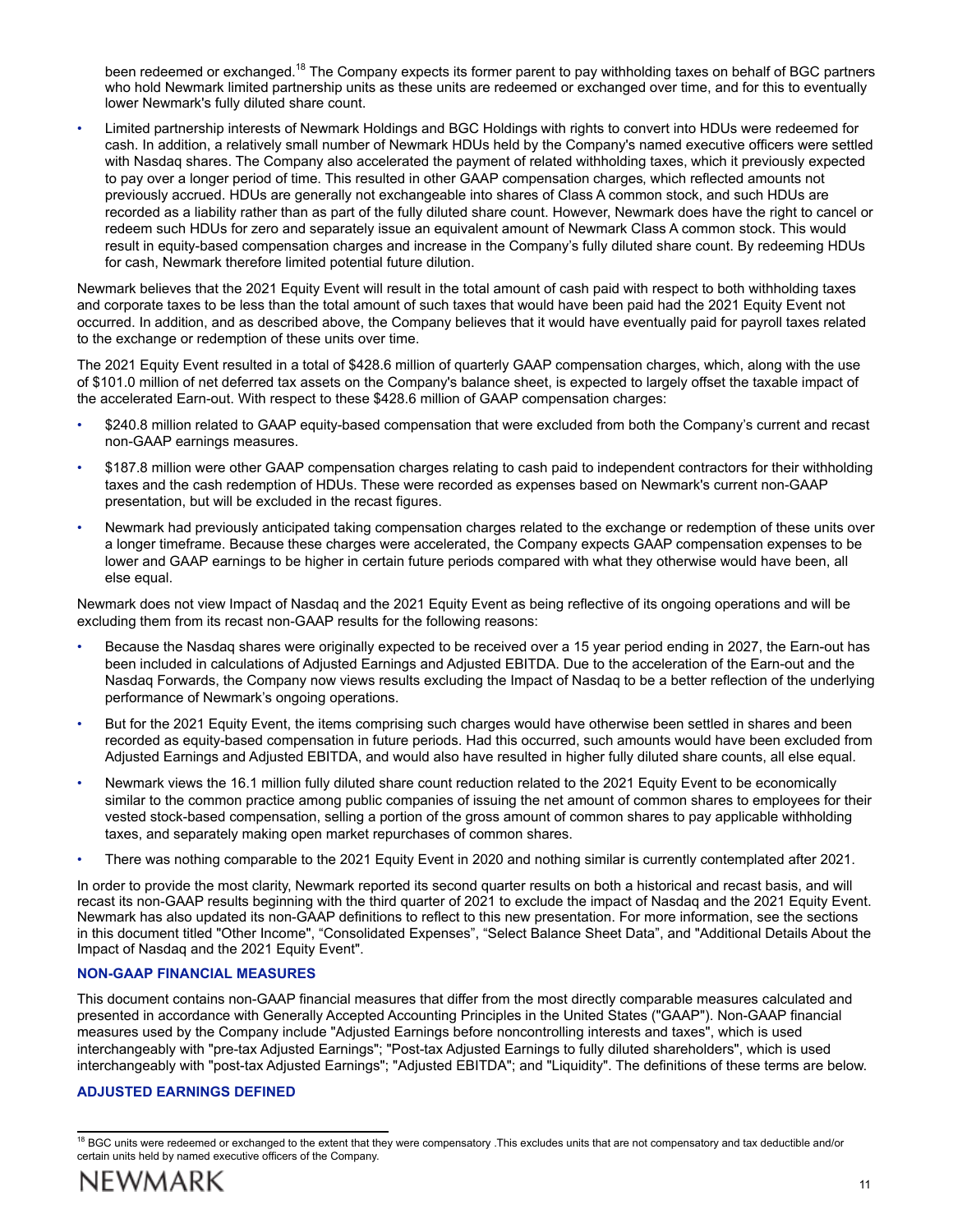Newmark uses non-GAAP financial measures, including "Adjusted Earnings before noncontrolling interests and taxes" and "Posttax Adjusted Earnings to fully diluted shareholders", which are supplemental measures of operating results used by management to evaluate the financial performance of the Company and its consolidated subsidiaries. Newmark believes that Adjusted Earnings best reflect the operating earnings generated by the Company on a consolidated basis and are the earnings which management considers when managing its business.

As compared with "Income (loss) before income taxes and noncontrolling interests" and "Net income (loss) for fully diluted shares", both prepared in accordance with GAAP, Adjusted Earnings calculations primarily exclude certain non-cash items and other expenses that generally do not involve the receipt or outlay of cash by the Company and/or which do not dilute existing stockholders. In addition, Adjusted Earnings calculations exclude certain gains and charges that management believes do not best reflect the ordinary results of Newmark. Adjusted Earnings is calculated by taking the most comparable GAAP measures and making adjustments for certain items with respect to compensation expenses, non-compensation expenses, and other income, as discussed below.

#### **CALCULATIONS OF COMPENSATION ADJUSTMENTS FOR ADJUSTED EARNINGS AND ADJUSTED EBITDA**

#### Treatment of Equity-Based Compensation under Adjusted Earnings and Adjusted EBITDA

The Company's Adjusted Earnings and Adjusted EBITDA measures exclude all GAAP charges included in the line item "Equitybased compensation and allocations of net income to limited partnership units and FPUs" (or "equity-based compensation" for purposes of defining the Company's non-GAAP results) as recorded on the Company's GAAP Consolidated Statements of Operations and GAAP Consolidated Statements of Cash Flows. These GAAP equity-based compensation charges reflect the following items:

- Charges with respect to grants of exchangeability, which reflect the right of holders of limited partnership units with no capital accounts, such as LPUs and PSUs, to exchange these units into shares of common stock, or into partnership units with capital accounts, such as HDUs, as well as cash paid with respect to taxes withheld or expected to be owed by the unit holder upon such exchange. The withholding taxes related to the exchange of certain non-exchangeable units without a capital account into either common shares or units with a capital account may be funded by the redemption of preferred units such as PPSUs.
- Charges with respect to preferred units. Any preferred units would not be included in the Company's fully diluted share count because they cannot be made exchangeable into shares of common stock and are entitled only to a fixed distribution. Preferred units are granted in connection with the grant of certain limited partnership units that may be granted exchangeability or redeemed in connection with the grant of shares of common stock at ratios designed to cover any withholding taxes expected to be paid. This is an acceptable alternative to the common practice among public companies of issuing the gross amount of shares to employees, subject to cashless withholding of shares, to pay applicable withholding taxes.
- GAAP equity-based compensation charges with respect to the grant of an offsetting amount of common stock or partnership units with capital accounts in connection with the redemption of non-exchangeable units, including PSUs and LPUs.
- Charges related to amortization of RSUs and limited partnership units.
- Charges related to grants of equity awards, including common stock or partnership units with capital accounts.
- Allocations of net income to limited partnership units and FPUs. Such allocations represent the pro-rata portion of post-tax GAAP earnings available to such unit holders.

The amount of certain quarterly equity-based compensation charges is based upon the Company's estimate of such expected charges during the annual period, as described further below under "Methodology for Calculating Adjusted Earnings Taxes".

Virtually all of Newmark's key executives and producers have equity or partnership stakes in the Company and its subsidiaries and generally receive deferred equity or limited partnership units as part of their compensation. A significant percentage of Newmark's fully diluted shares are owned by its executives, partners, and employees. The Company issues limited partnership units as well as other forms of equity-based compensation, including grants of exchangeability into shares of common stock, to provide liquidity to its employees, to align the interests of its employees and management with those of common stockholders, to help motivate and retain key employees, and to encourage a collaborative culture that drives cross-selling and growth.

All share equivalents that are part of the Company's equity-based compensation program, including REUs, PSUs, LPUs, certain HDUs, and other units that may be made exchangeable into common stock, as well as RSUs (which are recorded using the treasury stock method), are included in the fully diluted share count when issued or at the beginning of the subsequent quarter after the date of grant. Generally, limited partnership units other than preferred units are expected to be paid a pro-rata distribution based on Newmark's calculation of Adjusted Earnings per fully diluted share.

#### Certain Other Compensation-Related Items under Adjusted Earnings and Adjusted EBITDA

Newmark also excludes various other GAAP items that management views as not reflective of the Company's underlying performance for the given period from its calculation of Adjusted Earnings and Adjusted EBITDA. These may include compensation-related items with respect to cost-saving initiatives, such as severance charges incurred in connection with headcount reductions as part of broad restructuring and/or cost savings plans.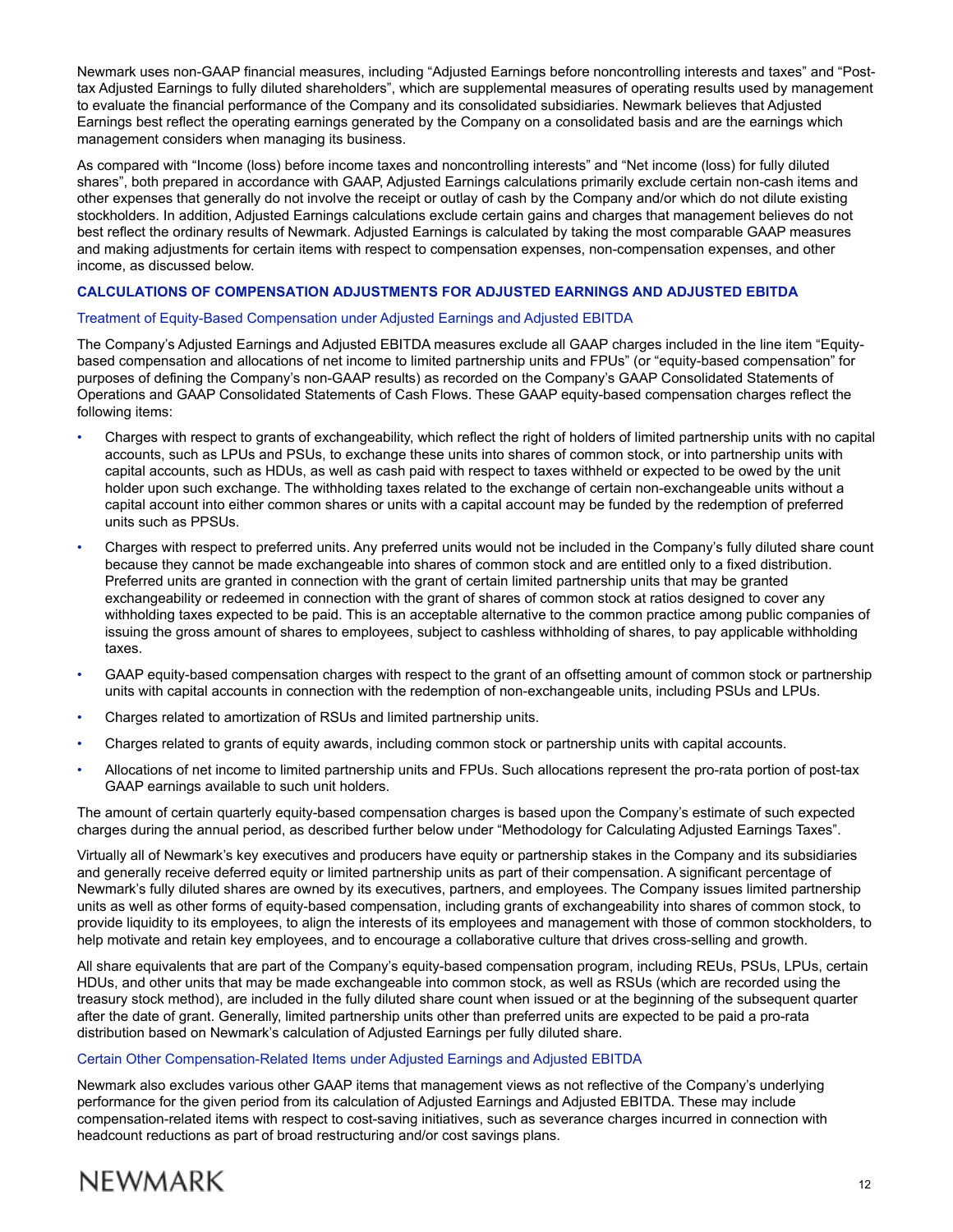The Company also excludes compensation charges related to non-cash GAAP gains attributable to originated mortgage servicing rights (which Newmark refers to as "OMSRs") because these gains are also excluded from Adjusted Earnings and Adjusted EBITDA.

#### Excluded Compensation-Related Items to Related to the 2021 Equity Event under Adjusted Earnings and Adjusted EBITDA (Beginning in Third Quarter 2021)

Newmark does not view the GAAP compensation charges related to 2021 Equity Event that were not equity-based compensation as being reflective of its ongoing operations (the "Impact of the 2021 Equity Event"). These consisted of charges relating to cash paid to independent contractors for their withholding taxes and the cash redemption of HDUs. These were recorded as expenses based on Newmark's current non-GAAP results, but will be excluded in the recast non-GAAP results beginning in the third quarter of 2021 for the following reasons:

- But for the 2021 Equity Event, the items comprising such charges would have otherwise been settled in shares and been recorded as equity-based compensation in future periods. Had this occurred, such amounts would have been excluded from Adjusted Earnings and Adjusted EBITDA, and would also have resulted in higher fully diluted share counts, all else equal.
- Newmark views the fully diluted share count reduction to be economically similar to the common practice among public companies of issuing the net amount of common shares to employees for their vested stock-based compensation, selling a portion of the gross shares pay applicable withholding taxes, and separately making open market repurchases of common shares.
- There was nothing comparable to the 2021 Equity Event in 2020 and nothing similar is currently contemplated after 2021.

#### Calculation of Non-Compensation Expense Adjustments for Adjusted Earnings

Newmark's calculation of pre-tax Adjusted Earnings excludes non-cash GAAP charges related to the following:

- Amortization of intangibles with respect to acquisitions.
- Amortization of mortgage servicing rights (which Newmark refers to as "MSRs"). Under GAAP, the Company recognizes OMSRs equal to the fair value of servicing rights retained on mortgage loans originated and sold. Subsequent to the initial recognition at fair value, MSRs are carried at the lower of amortized cost or fair value and amortized in proportion to the net servicing revenue expected to be earned. However, it is expected that any cash received with respect to these servicing rights, net of associated expenses, will increase Adjusted Earnings and Adjusted EBITDA in future periods.
- Various other GAAP items that management views as not reflective of the Company's underlying performance for the given period, including non-compensation-related charges incurred as part of broad restructuring and/or cost savings plans. Such GAAP items may include charges for exiting leases and/or other long-term contracts as part of cost-saving initiatives, as well as non-cash impairment charges related to assets, goodwill and/or intangibles created from acquisitions.

### Non-Cash Adjustment for Originated Mortgage Servicing Rights Revenue for Adjusted Earnings

Newmark's calculation of pre-tax Adjusted Earnings excludes non-cash GAAP gains attributable to OMSRs. Beginning in the fourth quarter of 2020, OMSRs are no longer included in non-compensation adjustments for Adjusted Earnings but instead shown as a separate line item in the Company's "Reconciliation of GAAP Net Income Available to Common Stockholders to Adjusted Earnings Before Noncontrolling Interests and Taxes and GAAP Fully Diluted EPS to Post-Tax Adjusted EPS". This presentation has no impact on previously reported Adjusted Earnings.

#### Calculation of Other (income) losses for Adjusted Earnings and Adjusted EBITDA

Adjusted Earnings calculations also exclude certain other non-cash, non-dilutive, and/or non-economic items, which may, in some periods, include:

- Unusual, one-time, non-ordinary or non-recurring gains or losses.
- Non-cash GAAP asset impairment charges.
- The impact of any unrealized non-cash mark-to-market gains or losses on "Other income (loss)" related to the variable share forward agreements with respect to Newmark's expected receipt of the Nasdaq payments in 2021 and 2022 and the recently settled 2020 Nasdaq payment (the "Nasdaq Forwards").
- Mark-to-market adjustments for non-marketable investments.
- Certain other non-cash, non-dilutive, and/or non-economic items.

Due to the recent sale of Nasdaq's U.S. fixed income business, the Nasdaq Earn-out and related Forward settlements were accelerated, less certain previously disclosed adjustments. Because these shares were originally expected to be received over a 15 year period ending in 2027, the Earn-out has been included in calculations of Adjusted Earnings and Adjusted EBITDA. Due to the acceleration of the Earn-out and the Nasdaq Forwards, the Company now views results excluding items related to the Earn-out to be a better reflection of the underlying performance of Newmark's ongoing operations. Therefore, beginning with the third quarter of 2021, other (income) losses for Adjusted Earnings and Adjusted EBITDA will also exclude the impact of the below items, which may collectively be referred to as the "Impact of Nasdaq".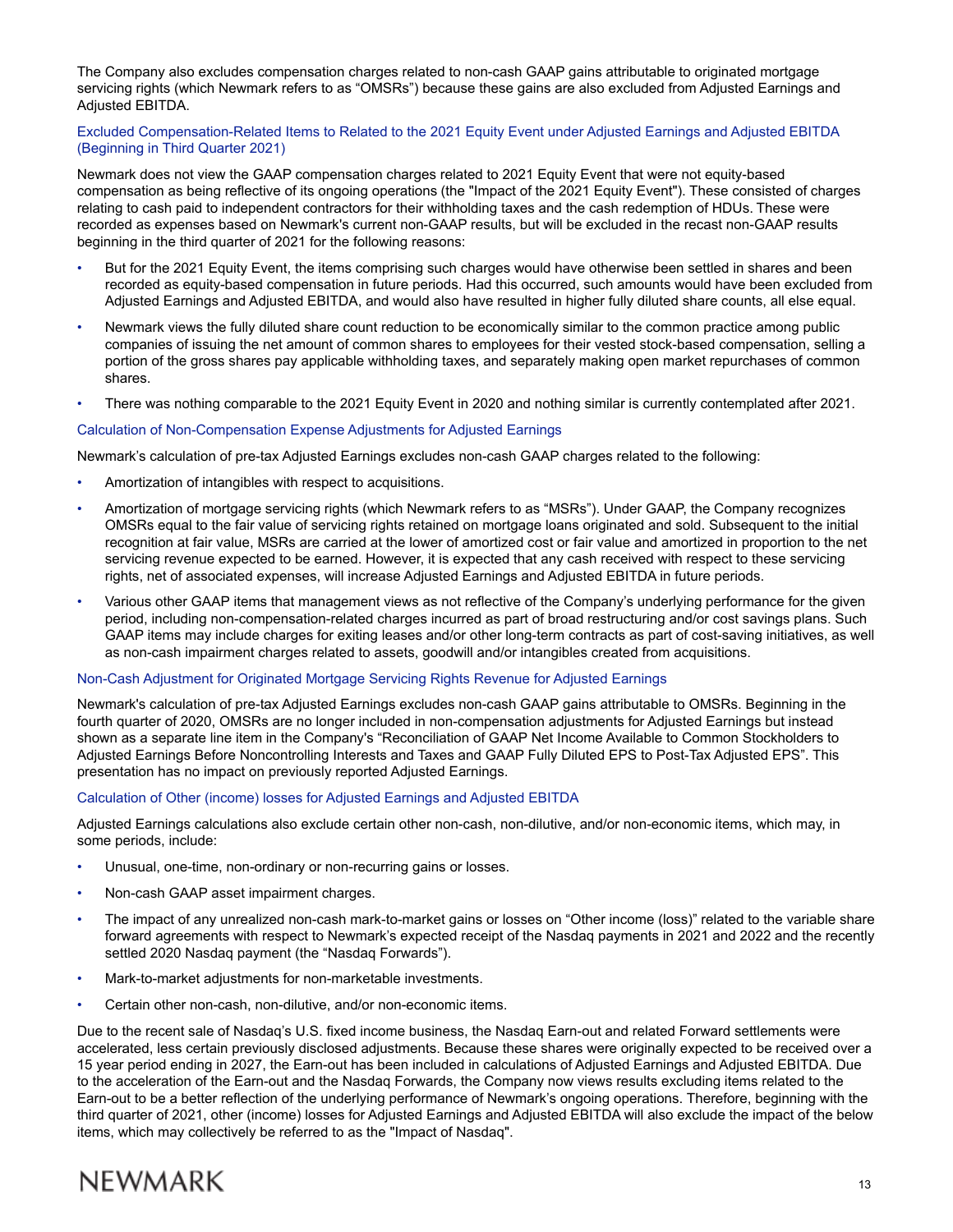- Realized gains related to the accelerated receipt on June 25, 2021 of Nasdaq shares.
- Realized gains or losses and unrealized mark-to-market gains or losses with respect to Nasdaq shares received prior to the Earn-out acceleration.
- Dividend income on Nasdaq shares.
- The impact of any unrealized non-cash mark-to-market gains or losses on "Other income (loss)" related to the variable share forward agreements with respect to Newmark's expected receipt of the Nasdaq payments in 2021 and 2022 and the recently settled 2020 Nasdaq payment (the "Nasdaq Forwards"). This item was historically excluded under the previous non-GAAP definitions.
- Other items related to the Earn-out.

#### **METHODOLOGY FOR CALCULATING ADJUSTED EARNINGS TAXES**

Although Adjusted Earnings are calculated on a pre-tax basis, Newmark also reports post-tax Adjusted Earnings to fully diluted shareholders. The Company defines post-tax Adjusted Earnings to fully diluted shareholders as pre-tax Adjusted Earnings reduced by the non-GAAP tax provision described below and net income (loss) attributable to noncontrolling interest for Adjusted Earnings.

The Company calculates its tax provision for post-tax Adjusted Earnings using an annual estimate similar to how it accounts for its income tax provision under GAAP. To calculate the quarterly tax provision under GAAP, Newmark estimates its full fiscal year GAAP income before noncontrolling interests and taxes and the expected inclusions and deductions for income tax purposes, including expected equity-based compensation during the annual period. The resulting annualized tax rate is applied to Newmark's quarterly GAAP income before income taxes and noncontrolling interests. At the end of the annual period, the Company updates its estimate to reflect the actual tax amounts owed for the period.

To determine the non-GAAP tax provision, Newmark first adjusts pre-tax Adjusted Earnings by recognizing any, and only, amounts for which a tax deduction applies under applicable law. The amounts include charges with respect to equity-based compensation; certain charges related to employee loan forgiveness; certain net operating loss carryforwards when taken for statutory purposes; and certain charges related to tax goodwill amortization. These adjustments may also reflect timing and measurement differences, including treatment of employee loans; changes in the value of units between the dates of grants of exchangeability and the date of actual unit exchange; variations in the value of certain deferred tax assets; and liabilities and the different timing of permitted deductions for tax under GAAP and statutory tax requirements.

After application of these adjustments, the result is the Company's taxable income for its pre-tax Adjusted Earnings, to which Newmark then applies the statutory tax rates to determine its non-GAAP tax provision. Newmark views the effective tax rate on pre-tax Adjusted Earnings as equal to the amount of its non-GAAP tax provision divided by the amount of pre-tax Adjusted Earnings.

Generally, the most significant factor affecting this non-GAAP tax provision is the amount of charges relating to equity-based compensation. Because the charges relating to equity-based compensation are deductible in accordance with applicable tax laws, increases in such charges have the effect of lowering the Company's non-GAAP effective tax rate and thereby increasing its post-tax Adjusted Earnings.

Newmark incurs income tax expenses based on the location, legal structure, and jurisdictional taxing authorities of each of its subsidiaries. Certain of the Company's entities are taxed as U.S. partnerships and are subject to the Unincorporated Business Tax ("UBT") in New York City. Any U.S. federal and state income tax liability or benefit related to the partnership income or loss, with the exception of UBT, rests with the unit holders rather than with the partnership entity. The Company's consolidated financial statements include U.S. federal, state, and local income taxes on the Company's allocable share of the U.S. results of operations. Outside of the U.S., Newmark is expected to operate principally through subsidiary corporations subject to local income taxes. For these reasons, taxes for Adjusted Earnings are expected to be presented to show the tax provision the consolidated Company would expect to pay if 100% of earnings were taxed at global corporate rates.

#### **CALCULATIONS OF PRE- AND POST-TAX ADJUSTED EARNINGS PER SHARE**

Newmark's pre-tax Adjusted Earnings and post-tax Adjusted Earnings per share calculations assume either that:

- The fully diluted share count includes the shares related to any dilutive instruments, but excludes the associated expense, net of tax, when the impact would be dilutive; or
- The fully diluted share count excludes the shares related to these instruments, but includes the associated expense, net of tax.

The share count for Adjusted Earnings excludes certain shares and share equivalents expected to be issued in future periods but not yet eligible to receive dividends and/or distributions. Each quarter, the dividend payable to Newmark's stockholders, if any, is expected to be determined by the Company's Board of Directors with reference to a number of factors, including post-tax Adjusted Earnings per share. Newmark may also pay a pro-rata distribution of net income to limited partnership units, as well as to Cantor for its noncontrolling interest. The amount of this net income, and therefore of these payments per unit, would be determined using the above definition of Adjusted Earnings per share on a pre-tax basis.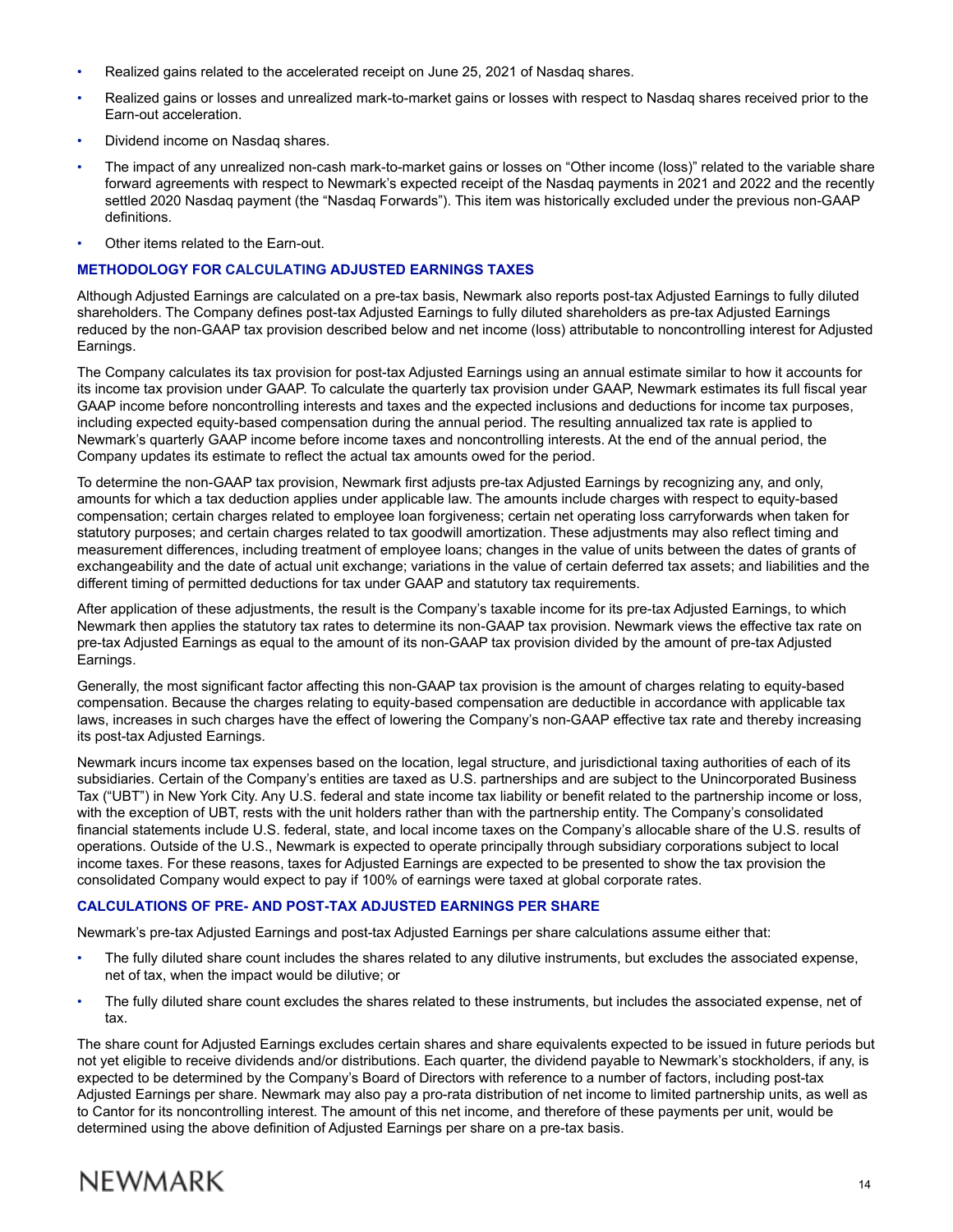The declaration, payment, timing, and amount of any future dividends payable by the Company will be at the discretion of its Board of Directors using the fully diluted share count. In addition, the non-cash preferred dividends are excluded from Adjusted Earnings per share as Newmark expected to redeem the related exchangeable preferred limited partnership units ("EPUs") with Nasdaq shares. For more information on any share count adjustments, see the table of Exhibit 99.1 to this Current Report on Form 8-K and/or the Company's most recent financial results press release titled "Fully Diluted Weighted-Average Share Count for GAAP and Adjusted Earnings."

### **MANAGEMENT RATIONALE FOR USING ADJUSTED EARNINGS**

Newmark's calculation of Adjusted Earnings excludes the items discussed above because they are either non-cash in nature, because the anticipated benefits from the expenditures are not expected to be fully realized until future periods, or because the Company views results excluding these items as a better reflection of the underlying performance of Newmark's ongoing operations. Management uses Adjusted Earnings in part to help it evaluate, among other things, the overall performance of the Company's business, to make decisions with respect to the Company's operations, and to determine the amount of dividends payable to common stockholders and distributions payable to holders of limited partnership units. Dividends payable to common stockholders and distributions payable to holders of limited partnership units are included within "Distributions to stockholders" and "Earnings distributions to limited partnership interests and noncontrolling interests," respectively, in our unaudited, condensed, consolidated statements of cash flows.

The term "Adjusted Earnings" should not be considered in isolation or as an alternative to GAAP net income (loss). The Company views Adjusted Earnings as a metric that is not indicative of liquidity, or the cash available to fund its operations, but rather as a performance measure. Pre- and post-tax Adjusted Earnings, as well as related measures, are not intended to replace the Company's presentation of its GAAP financial results. However, management believes that these measures help provide investors with a clearer understanding of Newmark's financial performance and offer useful information to both management and investors regarding certain financial and business trends related to the Company's financial condition and results of operations. Management believes that the GAAP and Adjusted Earnings measures of financial performance should be considered together.

For more information regarding Adjusted Earnings, see the sections of Exhibit 99.1 to this Current Report on Form 8-K and/or the Company's most recent financial results press release titled "Reconciliation of GAAP Income to Adjusted Earnings and GAAP Fully Diluted EPS to Post-tax Adjusted EPS", including the related footnotes, for details about how Newmark's non-GAAP results are reconciled to those under GAAP.

### **ADJUSTED EBITDA DEFINED**

Newmark also provides an additional non-GAAP financial performance measure, "Adjusted EBITDA", which it defines as GAAP "Net income (loss) available to common stockholders", adjusted for the following items:

- Net income (loss) attributable to noncontrolling interest.
- Provision (benefit) for income taxes.
- OMSR revenue.
- MSR amortization.
- Compensation charges related to OMSRs.
- Other depreciation and amortization.
- Equity-based compensation and allocations of net income to limited partnership units and FPUs.
- Various other GAAP items that management views as not reflective of the Company's underlying performance for the given period. These may include compensation-related items with respect to cost-saving initiatives, such as severance charges incurred in connection with headcount reductions as part of broad restructuring and/or cost savings plans; charges for exiting leases and/or other long-term contracts as part of cost-saving initiatives; and non-cash impairment charges related to assets, goodwill and/or intangibles created from acquisitions.
- Other non-cash, non-dilutive, and/or non-economic items, which may, in certain periods, include the impact of any unrealized non-cash mark-to-market gains or losses on "other income (loss)" related to the variable share forward agreements with respect to Newmark's expected receipt of the Nasdaq payments in 2021 and 2022 and the recently settled 2020 Nasdaq payment (the "Nasdaq Forwards"), as well as mark-to-market adjustments for non-marketable investments.
- Interest expense.

Beginning with the third quarter of 2021, calculation of Adjusted EBITDA will also exclude the "Impact of Nasdaq" and the "Impact of the 2021 Equity Event", which are defined above.

Newmark's calculation of Adjusted EBITDA excludes certain items discussed above because they are either non-cash in nature, because the anticipated benefits from the expenditures are not expected to be fully realized until future periods, or because the Company views excluding these items as a better reflection of the underlying performance Newmark's ongoing operations. The Company's management believes that its Adjusted EBITDA measure is useful in evaluating Newmark's operating performance, because the calculation of this measure generally eliminates the effects of financing and income taxes and the accounting effects of capital spending and acquisitions, which would include impairment charges of goodwill and intangibles created from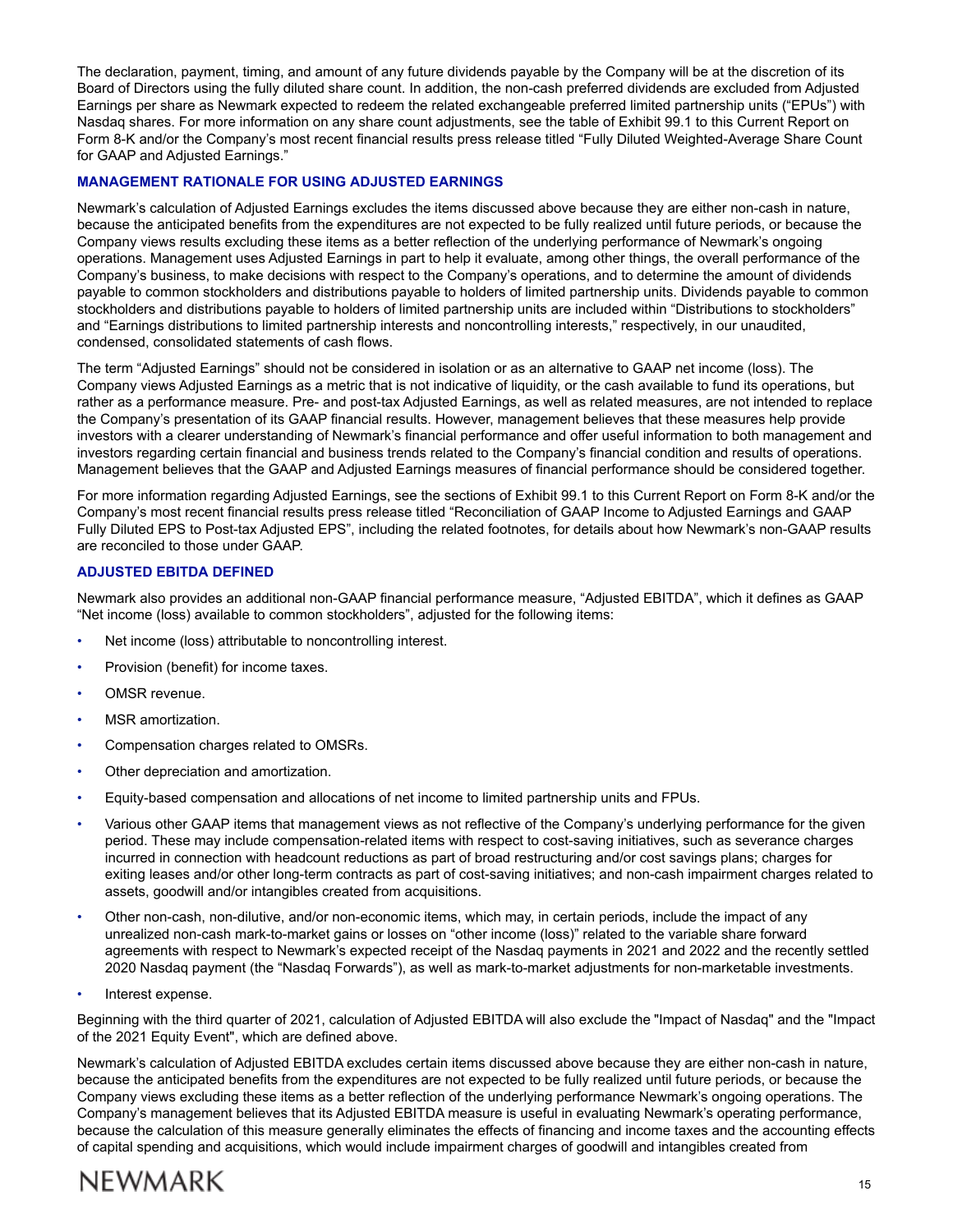acquisitions. Such items may vary for different companies for reasons unrelated to overall operating performance. As a result, the Company's management uses this measure to evaluate operating performance and for other discretionary purposes. Newmark believes that Adjusted EBITDA is useful to investors to assist them in getting a more complete picture of the Company's financial results and operations.

Since Newmark's Adjusted EBITDA is not a recognized measurement under GAAP, investors should use this measure in addition to GAAP measures of net income when analyzing Newmark's operating performance. Because not all companies use identical EBITDA calculations, the Company's presentation of Adjusted EBITDA may not be comparable to similarly titled measures of other companies. Furthermore, Adjusted EBITDA is not intended to be a measure of free cash flow or GAAP cash flow from operations because the Company's Adjusted EBITDA does not consider certain cash requirements, such as tax and debt service payments.

For more information regarding Adjusted EBITDA, see the section of Exhibit 99.1 to this Current Report on Form 8-K and/or the Company's most recent financial results press release titled "Reconciliation of GAAP Income to Adjusted EBITDA", including the related footnotes, for details about how Newmark's non-GAAP results are reconciled to those under GAAP EPS.

### **TIMING OF OUTLOOK FOR CERTAIN GAAP AND NON-GAAP ITEMS**

Newmark anticipates providing forward-looking guidance for GAAP revenues and for certain non-GAAP measures from time to time. However, the Company does not anticipate providing an outlook for other GAAP results. This is because certain GAAP items, which are excluded from Adjusted Earnings and/or Adjusted EBITDA, are difficult to forecast with precision before the end of each period. The Company therefore believes that it is not possible for it to have the required information necessary to forecast GAAP results or to quantitatively reconcile GAAP forecasts to non-GAAP forecasts with sufficient precision without unreasonable efforts. For the same reasons, the Company is unable to address the probable significance of the unavailable information. The relevant items that are difficult to predict on a quarterly and/or annual basis with precision and may materially impact the Company's GAAP results include, but are not limited, to the following:

- Certain equity-based compensation charges that may be determined at the discretion of management throughout and up to the period-end.
- Unusual, one-time, non-ordinary, or non-recurring items.
- The impact of gains or losses on certain marketable securities, as well as any gains or losses related to associated mark-tomarket movements and/or hedging. These items are calculated using period-end closing prices.
- Non-cash asset impairment charges, which are calculated and analyzed based on the period-end values of the underlying assets. These amounts may not be known until after period-end.
- Acquisitions, dispositions, and/or resolutions of litigation, which are fluid and unpredictable in nature.

#### **LIQUIDITY DEFINED**

Newmark may also use a non-GAAP measure called "liquidity". The Company considers liquidity to be comprised of the sum of cash and cash equivalents, marketable securities, and reverse repurchase agreements (if any), less securities lent out in securities loaned transactions and repurchase agreements. The Company considers liquidity to be an important metric for determining the amount of cash that is available or that could be readily available to the Company on short notice. For more information regarding liquidity, see the section of Exhibit 99.1 to Newmark's most recent Current Report on Form 8-K and/or the Company's most recent financial results press release titled "Liquidity Analysis", including any related footnotes, for details about how Newmark's non-GAAP results are reconciled to those under GAAP.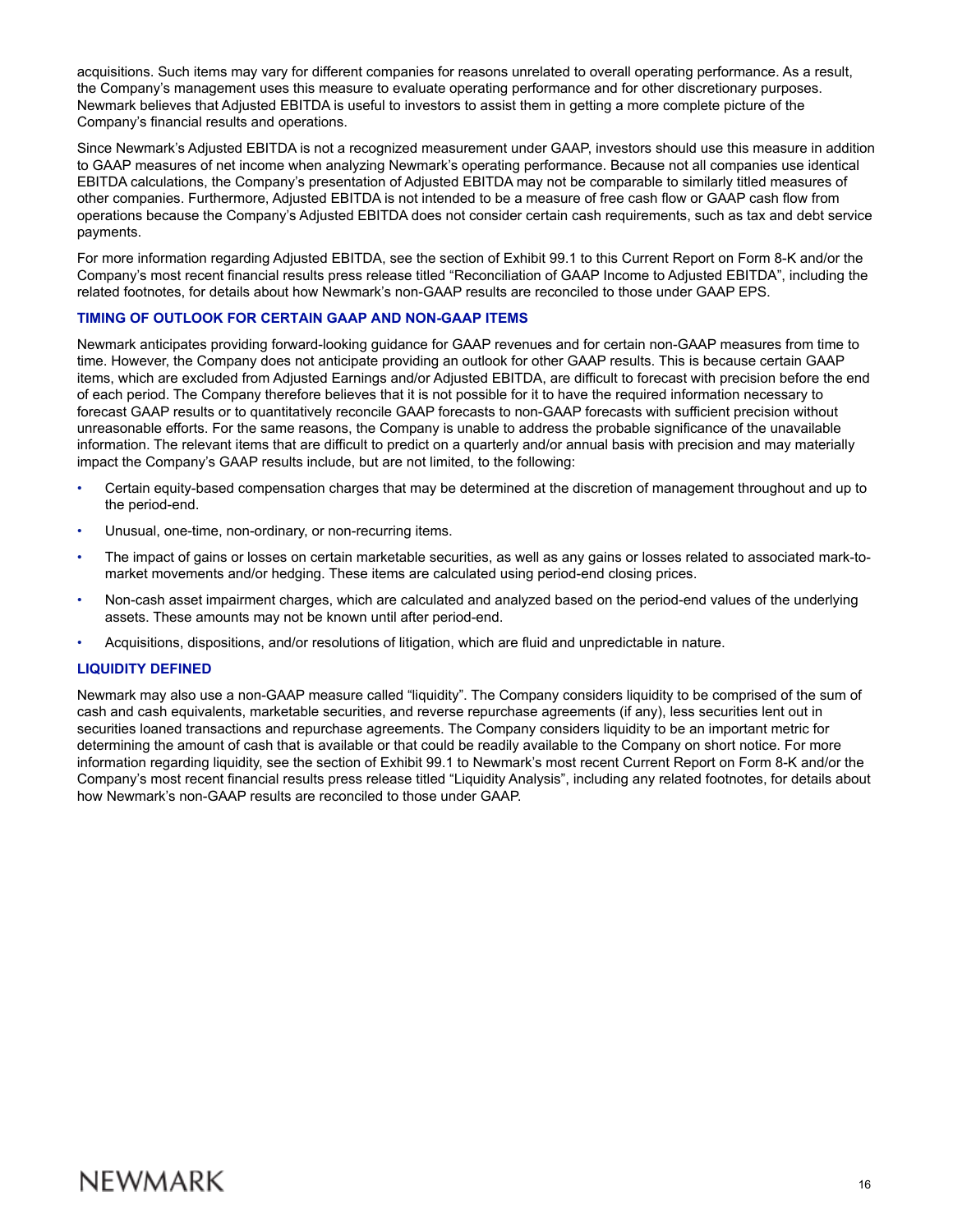#### **NEWMARK GROUP, INC.**

# **RECONCILIATION OF GAAP NET INCOME AVAILABLE TO COMMON STOCKHOLDERS TO ADJUSTED EARNINGS**

**BEFORE NONCONTROLLING INTERESTS AND TAXES AND GAAP FULLY DILUTED EPS TO POST-TAX ADJUSTED EPS**

## **(in thousands, except per share data)**

**(unaudited)**

|                                                                                                      |      |             | Three Months Ended June 30, | Six Months Ended June 30, |           |
|------------------------------------------------------------------------------------------------------|------|-------------|-----------------------------|---------------------------|-----------|
|                                                                                                      | 2021 |             | 2020                        | 2021                      | 2020      |
| <b>GAAP</b> net income available to common stockholders                                              |      | \$439,744   | \$314                       | \$472,849                 | \$8,493   |
| Provision for income taxes (1)                                                                       |      | 142,182     | 88                          | 152,761                   | 4,886     |
| Net income attributable to noncontrolling interests (2)                                              |      | 145,447     | 330                         | 156,920                   | 6,387     |
| GAAP income before income taxes and noncontrolling interests                                         |      | \$727,373   | \$732                       | \$782,530                 | \$19,766  |
| <b>Pre-tax adjustments:</b>                                                                          |      |             |                             |                           |           |
| <b>Compensation adjustments:</b>                                                                     |      |             |                             |                           |           |
| Equity-based compensation and allocations of net income to limited<br>partnership units and FPUs (3) |      | 267,532     | 10.860                      | 281,780                   | 23,774    |
| Other compensation adjustments (4)                                                                   |      | 1,921       | 1,843                       | 2,838                     | 2,408     |
| <b>Total Compensation adjustments</b>                                                                |      | 269,453     | 12,703                      | 284,618                   | 26,182    |
| <b>Non-Compensation adjustments:</b>                                                                 |      |             |                             |                           |           |
| Amortization of intangibles (5)                                                                      |      | 2,420       | 1,667                       | 4,087                     | 3,310     |
| MSR amortization (6)                                                                                 |      | 22,684      | 23.864                      | 37,751                    | 63,335    |
| Other non-compensation adjustments (7)                                                               |      | 8,420       | 1,536                       | 9,552                     | (10, 944) |
| <b>Total Non-Compensation expense adjustments</b>                                                    |      | 33,524      | 27,067                      | 51,390                    | 55,701    |
| Non-cash adjustment for OMSR revenue (8)                                                             |      | (25, 815)   | (42, 128)                   | (54, 532)                 | (71, 475) |
| Other (income) loss, net                                                                             |      |             |                             |                           |           |
| Other non-cash, non-dilutive, and/or non-economic items (9)                                          |      | (46, 703)   | 32,512                      | (41, 101)                 | 28,998    |
| Total Other (income) loss, net                                                                       |      | (46, 703)   | 32,512                      | (41, 101)                 | 28,998    |
| Total pre-tax adjustments                                                                            |      | 230,459     | 30,154                      | 240,375                   | 39,406    |
| Adjusted Earnings before noncontrolling interests and taxes                                          |      | \$957,832   | \$30,886                    | \$1,022,905               | \$59,172  |
| Impact of Nasdaq                                                                                     |      | (1,041,140) |                             | (1,043,516)               | 2,090     |
| 2021 Equity Event                                                                                    |      | 187,813     |                             | 187,813                   |           |
| Pre-tax Adjusted Earnings excluding the Impact of Nasdaq and the<br>2021 Equity Event                |      | \$104,505   | \$30,886                    | \$167,202                 | \$61,262  |
| <b>GAAP</b> net income available to common stockholders                                              |      | \$439,744   | \$314                       | \$472,849                 | \$8,493   |
| Allocations of net income to noncontrolling interests (10)                                           |      | 144,701     | 117                         | 155,514                   | 5,719     |
| Total pre-tax adjustments (from above)                                                               |      | 230,459     | 30,154                      | 240,375                   | 39,406    |
| Income tax adjustment to reflect Adjusted Earnings taxes (1)                                         |      | (25, 152)   | (4, 478)                    | (25, 246)                 | (3,839)   |
| Post-tax Adjusted Earnings to fully diluted shareholders                                             |      | \$789,752   | \$26,107                    | \$843,492                 | \$49,779  |
| Impact of Nasdag and the 2021 Equity Event, net of tax                                               |      | (704, 251)  |                             | (706, 789)                | (307)     |
| Post-tax Adjusted Earnings excluding the Impact of Nasdaq and<br>the 2021 Equity Event               |      | \$85,501    | \$26,107                    | \$136,682                 | \$49,472  |
| Per Share Data:                                                                                      |      |             |                             |                           |           |
| GAAP fully diluted earnings per share (11)                                                           | \$   | 2.13        | \$<br>$(0.01)$ \$           | $2.30$ \$                 | 0.02      |
| Allocation of net income (loss) to noncontrolling interests                                          | \$   |             | \$                          | (0.01)                    |           |
| Exchangeable preferred limited partnership units non-cash preferred<br>dividends                     |      | 0.02        | 0.01                        | 0.02                      | 0.02      |
| Total pre-tax adjustments per share                                                                  |      | 0.84        | 0.11                        | 0.88                      | 0.15      |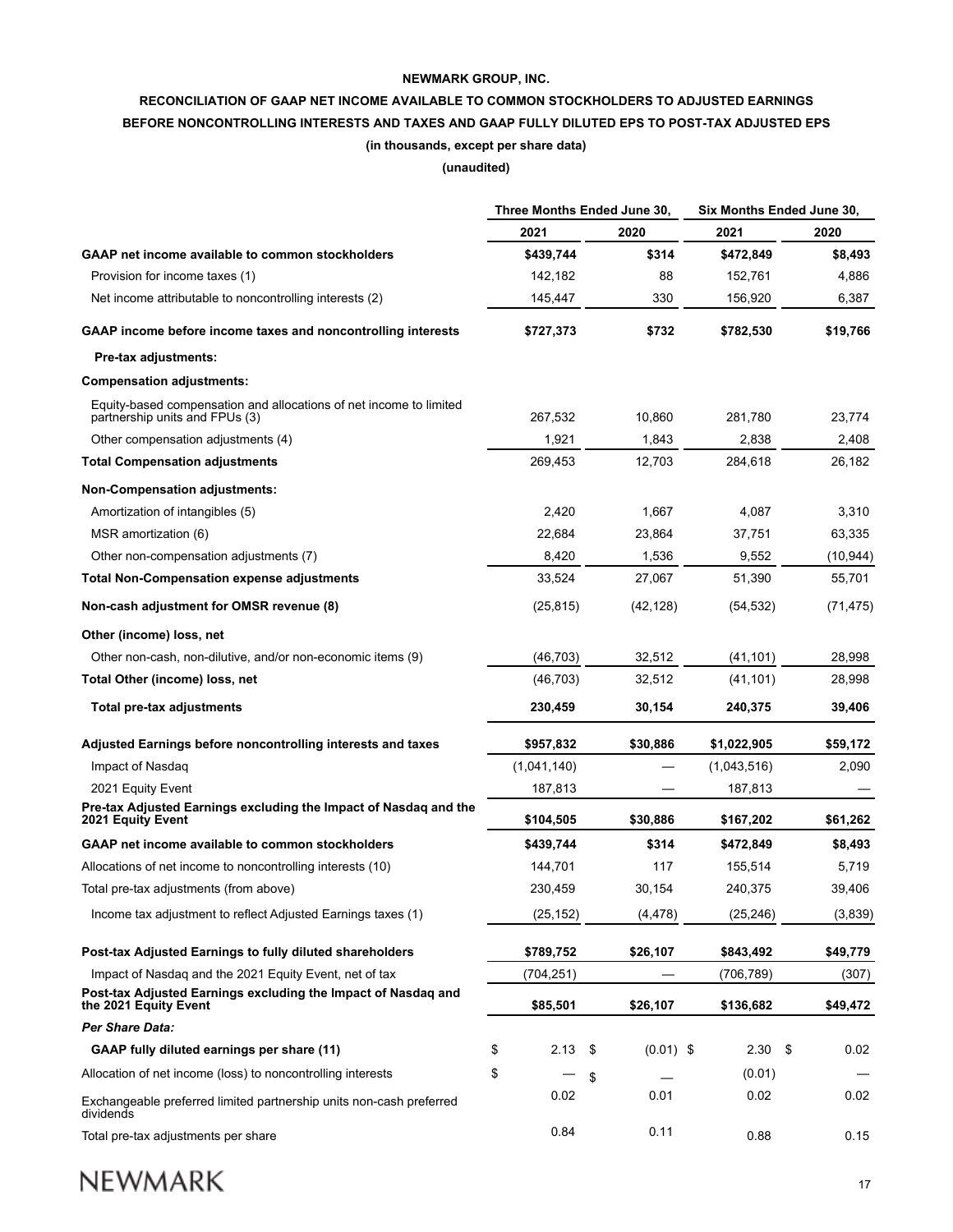| Income tax adjustment to reflect adjusted earnings taxes                                        |   | (0.09)          | (0.02)  |      | (0.09)          | (0.01)  |
|-------------------------------------------------------------------------------------------------|---|-----------------|---------|------|-----------------|---------|
| Other                                                                                           |   | (0.01)          | 0.01    |      | (0.01)          |         |
| Post-tax Adjusted Earnings Per Share                                                            |   | $2.89$ \$       | 0.10    | - \$ | $3.10 \quad$ \$ | 0.18    |
| Impact of Nasdaq and the 2021 Equity Event on Post-tax Adjusted<br><b>Earnings Per Share</b>    | S | $(2.57)$ \$     |         | \$   | $(2.60)$ \$     |         |
| Adjusted Earnings Per Share excluding the Impact of Nasdag and<br>the 2021 Equity Event         |   | $0.31 \quad$ \$ | 0.10    | - \$ | 0.50            | 0.18    |
| <b>Pre-tax Adjusted Earnings Per Share</b>                                                      |   | 3.50            | 0.12    | - \$ | 3.76            | 0.22    |
| Impact of Nasdag and the 2021 Equity Event on Pre-tax Adjusted<br><b>Earnings Per Share</b>     |   | $(3.12)$ \$     |         |      | $(3.14)$ \$     | 0.01    |
| Pre-tax Adjusted Earnings Per Share excluding the Impact of<br>Nasdag and the 2021 Equity Event |   | 0.38            | 0.12    |      | 0.61            | 0.23    |
| Fully diluted weighted-average shares of common stock outstanding                               |   | 273,555         | 265.640 |      | 272,303         | 264.389 |

#### **Notes to the above table:**

(1) Newmark's GAAP provision (benefit) for income taxes is calculated based on an annualized methodology. Newmark includes additional taxdeductible items when calculating the provision (benefit) for taxes with respect to Adjusted Earnings using an annualized methodology. These include tax-deductions related to equity-based compensation, and certain net-operating loss carryforwards. The adjustment in the tax provision to reflect Adjusted Earnings is shown below (in millions):

|                                                    | Three Months Ended June 30, |      | Six Months Ended June 30, |      |
|----------------------------------------------------|-----------------------------|------|---------------------------|------|
|                                                    | 2021                        | 2020 | 2021                      | 2020 |
| GAAP provision for (benefit from) income taxes     | 142.2                       | 0.1  | $152.8$ \$                | 4.9  |
| Income tax adjustment to reflect Adjusted Earnings | 25.2                        | 4.5  | 25.2                      | 3.8  |
| Provision for income taxes for Adjusted Earnings   | 167.4                       | 4.6  | 178.0                     |      |

(2) Primarily represents Cantor's pro-rata portion of Newmark's net income and the noncontrolling portion of Newmark's net income in subsidiaries which are not wholly owned.

(3) The components of equity-based compensation and allocations of net income to limited partnership units and FPUs are as follows (in millions):

|                                                                                                  |    | Three Months Ended June 30. |      |      | Six Months Ended June 30, |        |      |      |
|--------------------------------------------------------------------------------------------------|----|-----------------------------|------|------|---------------------------|--------|------|------|
|                                                                                                  |    | 2021                        |      | 2020 |                           | 2021   |      | 2020 |
| Issuance of common stock and exchangeability<br>expenses                                         | \$ | 282.6                       | - \$ | 0.3  | - \$                      | 283.8  |      | 8.4  |
| Allocations of net income (loss)                                                                 |    | 14.3                        |      | 1.0  |                           | 24.9   |      | 1.5  |
| Limited partnership units amortization                                                           |    | (33.8)                      |      | 6.0  |                           | (34.4) |      | 7.9  |
| <b>RSU Amortization Expense</b>                                                                  |    | 4.4                         |      | 3.6  |                           | 7.5    |      | 6.0  |
| Equity-based compensation and allocations of net<br>income to limited partnership units and FPUs | S  | 267.5                       | - \$ | 10.9 | S                         | 281.8  | - \$ | 23.8 |

(4) Includes compensation expenses related to severance charges as a result of the cost savings initiatives of \$1.2 million and \$1.4 million for the three months ended June 30, 2021 and 2020, respectively, and \$1.9 million and \$1.8 million for the six months ended June 30, 2021 and 2020, respectively. Also includes commission charges related to non-cash GAAP gains attributable to OMSR revenues of \$0.7 million and \$1.0 million for the three and six months ended June 30, 2021, respectively, and \$0.5 million and \$0.6 million for the three and six months ended June 30, 2020.

(5) Includes Non-cash GAAP charges related to the amortization of intangibles with respect to acquisitions.

(6) Adjusted Earnings calculations exclude non-cash GAAP amortization of mortgage servicing rights (which Newmark refers to as "MSRs"). Subsequent to the initial recognition at fair value, MSRs are carried at the lower of amortized cost or fair value and amortized in proportion to the net servicing revenue expected to be earned. However, it is expected that any cash received with respect to these servicing rights, net of associated expenses, will increase Adjusted Earnings in future periods.

(7) For the three months and six months ended June 30, 2021 includes \$8.4 million and \$9.6 million, respectively of charges the Company does not consider a part of its ongoing operations. Includes \$1.3 million and \$1.9 million and of charges the Company does not consider a part of its ongoing operations for the three and six months ended June 30, 2020, respectively. For the six months ended June 30, 2020 includes \$12.8 million of acquisitions earnout reversals.

(8) Adjusted Earnings calculations exclude non-cash GAAP gains attributable to originated mortgage servicing rights (which Newmark refers to as "OMSRs"). Under GAAP, Newmark recognizes OMSRs equal to the fair value of servicing rights retained on mortgage loans originated and sold.

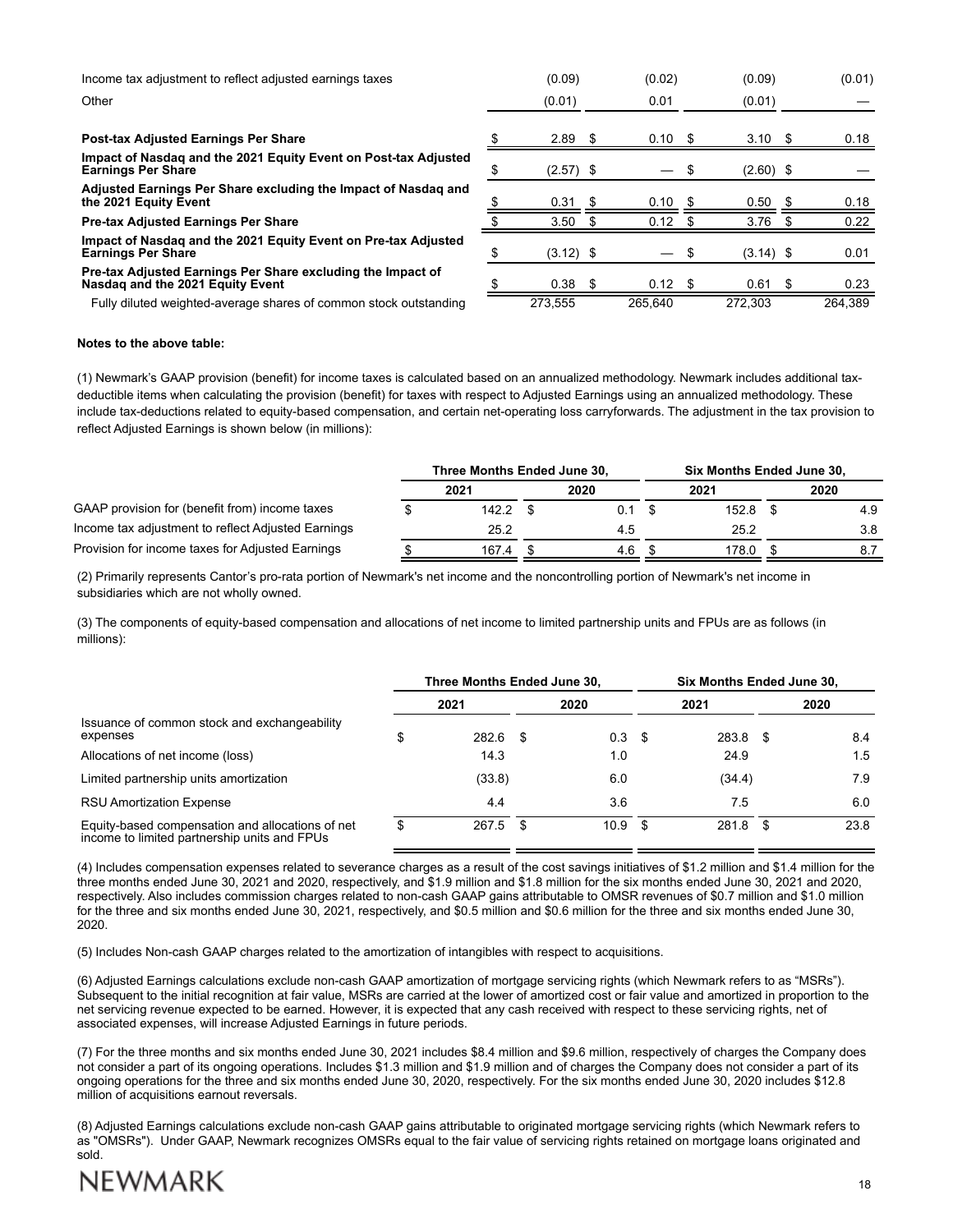(9) The components of non-cash, non-dilutive, non-economic items are as follows (in millions):

|                                                                                                      |             | Three Months Ended June 30, |                               |      |             | Six Months Ended June 30, |      |  |
|------------------------------------------------------------------------------------------------------|-------------|-----------------------------|-------------------------------|------|-------------|---------------------------|------|--|
|                                                                                                      | 2021        |                             | 2020                          |      | 2021        |                           | 2020 |  |
| Unrealized mark-to-market (gains)/losses for the Nasdaq<br>Forward and other Nasdag adjustments, net | $(44.2)$ \$ |                             | $22.5$ \$                     |      | $(38.6)$ \$ |                           | 1.3  |  |
| Mark-to-market (gains)/losses on non-marketable<br>investments, net                                  | (2.5)       |                             | 10.0                          |      | (2.5)       |                           | 26.8 |  |
| Contingent consideration and other expenses                                                          |             |                             | $\overbrace{\phantom{13333}}$ | - \$ |             |                           | 0.9  |  |
|                                                                                                      | (46.7)      |                             | 32.5                          |      | (41.1)      |                           | 29.0 |  |

(10) Excludes the noncontrolling portion of Newmark's net income in subsidiaries which are not wholly owned.

(11) Includes a reduction for dividends on preferred stock or exchangeable preferred partnership units of \$4.6 million and \$6.2 million for the three months and six months ended June 30, 2021, respectively, and \$2.4 million and \$4.9 million for the three and six months ended June 30, 2020, respectively. (see Note 1 - and Basis of Presentation" in the Company's most recently filed Form 10-Q or Form 10-K.)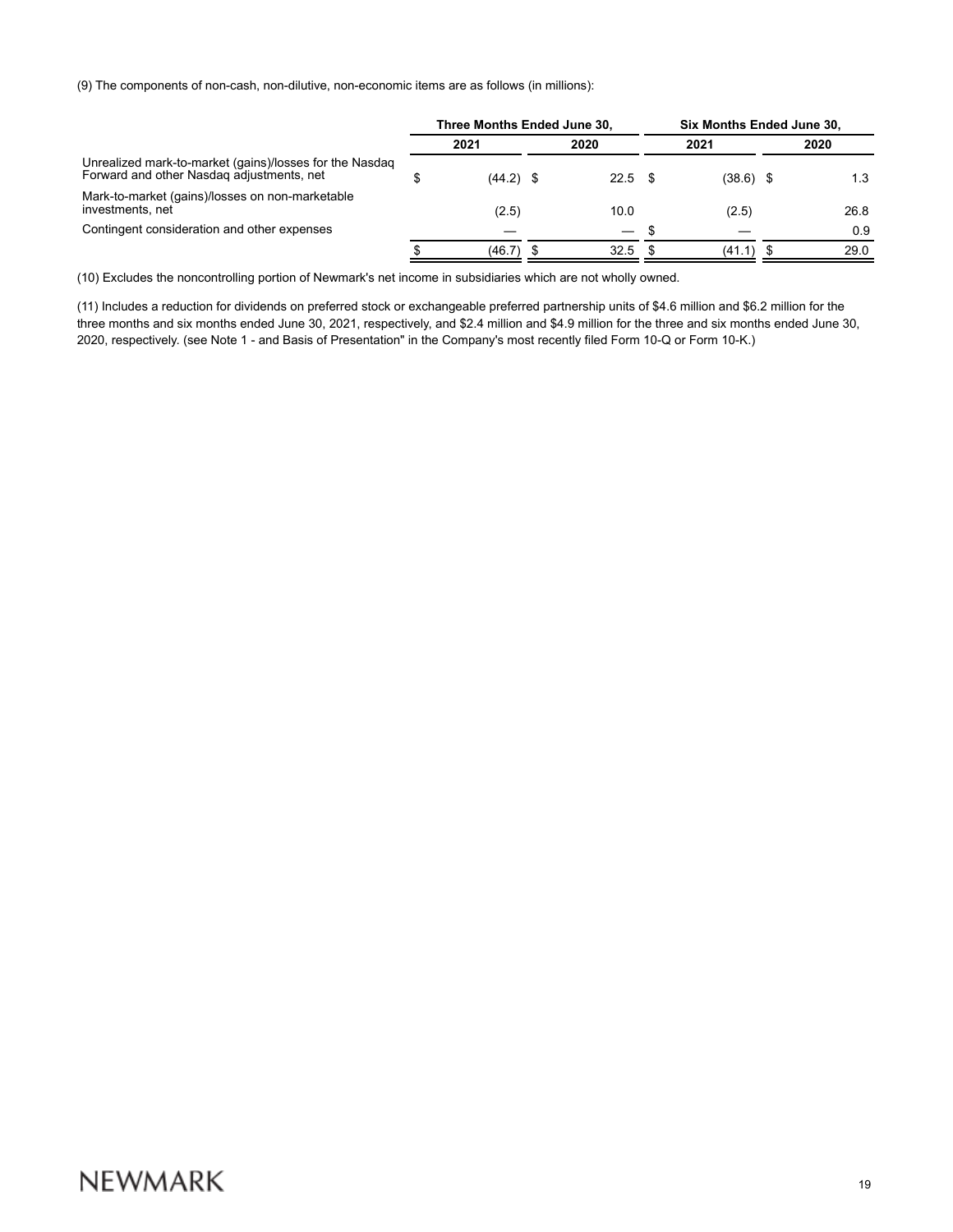#### **NEWMARK GROUP, INC.**

#### **RECONCILIATION OF GAAP NET INCOME (LOSS) AVAILABLE TO COMMON STOCKHOLDERS TO ADJUSTED EBITDA**

#### **(in thousands)**

#### **(unaudited)**

|                                                                                                      |   |             |      | Three Months Ended June 30. |   |             | <b>Six Months Ended June 30.</b> |           |
|------------------------------------------------------------------------------------------------------|---|-------------|------|-----------------------------|---|-------------|----------------------------------|-----------|
|                                                                                                      |   | 2021        |      | 2020                        |   | 2021        |                                  | 2020      |
| GAAP net income available to common stockholders                                                     | 5 | 439,744 \$  |      | 314S                        |   | 472,849     | - \$                             | 8,493     |
| <b>Adjustments:</b>                                                                                  |   |             |      |                             |   |             |                                  |           |
| Net income attributable to noncontrolling interests (1)                                              |   | 145,447     |      | 330                         |   | 156,920     |                                  | 6,387     |
| Provision for income taxes                                                                           |   | 142,182     |      | 88                          |   | 152,761     |                                  | 4,886     |
| OMSR revenue (2)                                                                                     |   | (25, 815)   |      | (42, 128)                   |   | (54, 532)   |                                  | (71, 475) |
| MSR amortization (3)                                                                                 |   | 22,684      |      | 23,864                      |   | 37,751      |                                  | 63,335    |
| Other depreciation and amortization (4)                                                              |   | 8,184       |      | 5,082                       |   | 14,170      |                                  | 11,650    |
| Equity-based compensation and allocations of net income to limited<br>partnership units and FPUs (5) |   | 267,532     |      | 10,860                      |   | 281,780     |                                  | 23,774    |
| Other adjustments (6)                                                                                |   | 10,420      |      | 3,394                       |   | 12,011      |                                  | (8,834)   |
| Other non-cash, non-dilutive, non-economic items (7)                                                 |   | (46, 703)   |      | 32,512                      |   | (41, 101)   |                                  | 28,998    |
| Interest expense                                                                                     |   | 10,271      |      | 11,756                      |   | 20,615      |                                  | 22,661    |
| <b>Adjusted EBITDA</b>                                                                               |   | 973,946     | - \$ | 46,072                      |   | \$1,053,224 |                                  | \$89,875  |
| Impact of Nasdag                                                                                     |   | (1,041,140) |      |                             |   | (1,043,516) |                                  | 2,090     |
| 2021 Equity Event                                                                                    |   | 187,813     |      |                             |   | 187,813     |                                  |           |
| Adjusted EBITDA excluding the Impact of Nasdaq and the 2021<br><b>Equity Event</b>                   |   | 120,619     | - 5  | 46,072                      | S | 197,521     | - \$                             | 91,965    |

(1) Primarily represents Cantor and/or BGC's pro-rata portion of Newmark's net income and the noncontrolling portion of Newmark's net income in subsidiaries which are not wholly owned.

(2) Non-cash gains attributable to originated mortgage servicing rights.

(3) Non-cash amortization of mortgage servicing rights in proportion to the net servicing revenue expected to be earned.

(4) Includes fixed asset depreciation of \$5.8 million and \$3.4 million for the three months ended June 30, 2021 and 2020, respectively and \$10.1 million and \$8.3 million for the six months ended June 30, 2021 and 2020, respectively. Also includes intangible asset amortization and impairments related to acquisitions of \$2.4 million and \$1.7 million for the three months ended June 30, 2021 and 2020, respectively, and \$4.1 million and \$3.4 million for the six months ended June 30, 2021 and 2020, respectively.

(5) Please refer to Footnote 3 under Reconciliation of GAAP Net Income (Loss) Available to Common Stockholders to Adjusted Earnings Before Noncontrolling Interests and GAAP Fully Diluted EPS to Post-tax Adjusted EPS for additional information about the components of "Equity-based compensation and allocations of net income to limited partnership units and FPUs".

(6) The components of other adjustments are as follows (in millions):

|                                                                               | <b>Three Months Ended</b><br><b>June 30,</b> |        |      | Six Months Ended June 30, |   |      |  |        |
|-------------------------------------------------------------------------------|----------------------------------------------|--------|------|---------------------------|---|------|--|--------|
|                                                                               |                                              | 2021   |      | 2020                      |   | 2021 |  | 2020   |
| Severance charges                                                             | \$                                           | 1.2    | - \$ | 1.4                       | S | 1.9  |  | 1.8    |
| Assets impairment not considered a part of ongoing operations                 |                                              | 8.5    |      | 1.5                       |   | 9.1  |  | 1.6    |
| Commission charges related to non-GAAP gains Attributable to OMSR<br>revenues |                                              | 0.7    |      | 0.5                       |   | 1.0  |  | 0.6    |
| Acquisition earnout reversal                                                  |                                              | $-$ \$ |      |                           |   |      |  | (12.8) |
|                                                                               |                                              | 10.4   |      | 3.4                       |   | 12.0 |  | (8.8)  |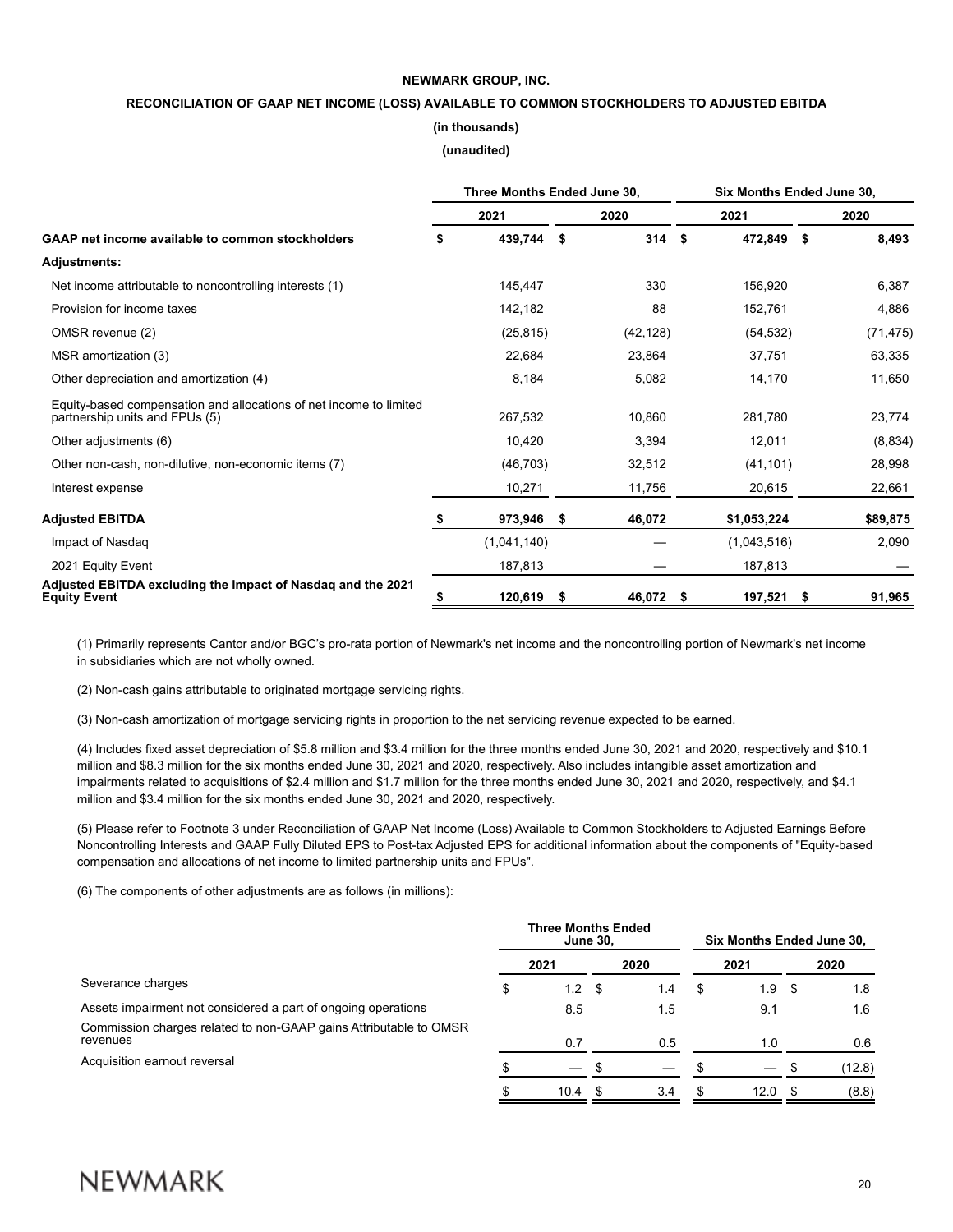(7) Please refer to Footnote 9 under Reconciliation of GAAP Net Income (Loss) Available to Common Stockholders to Adjusted Earnings Before Noncontrolling Interests and Taxes and GAAP Fully Diluted EPS to Post-tax Adjusted EPS for additional information about the components of Other non-cash, non-dilutive, non-economic items".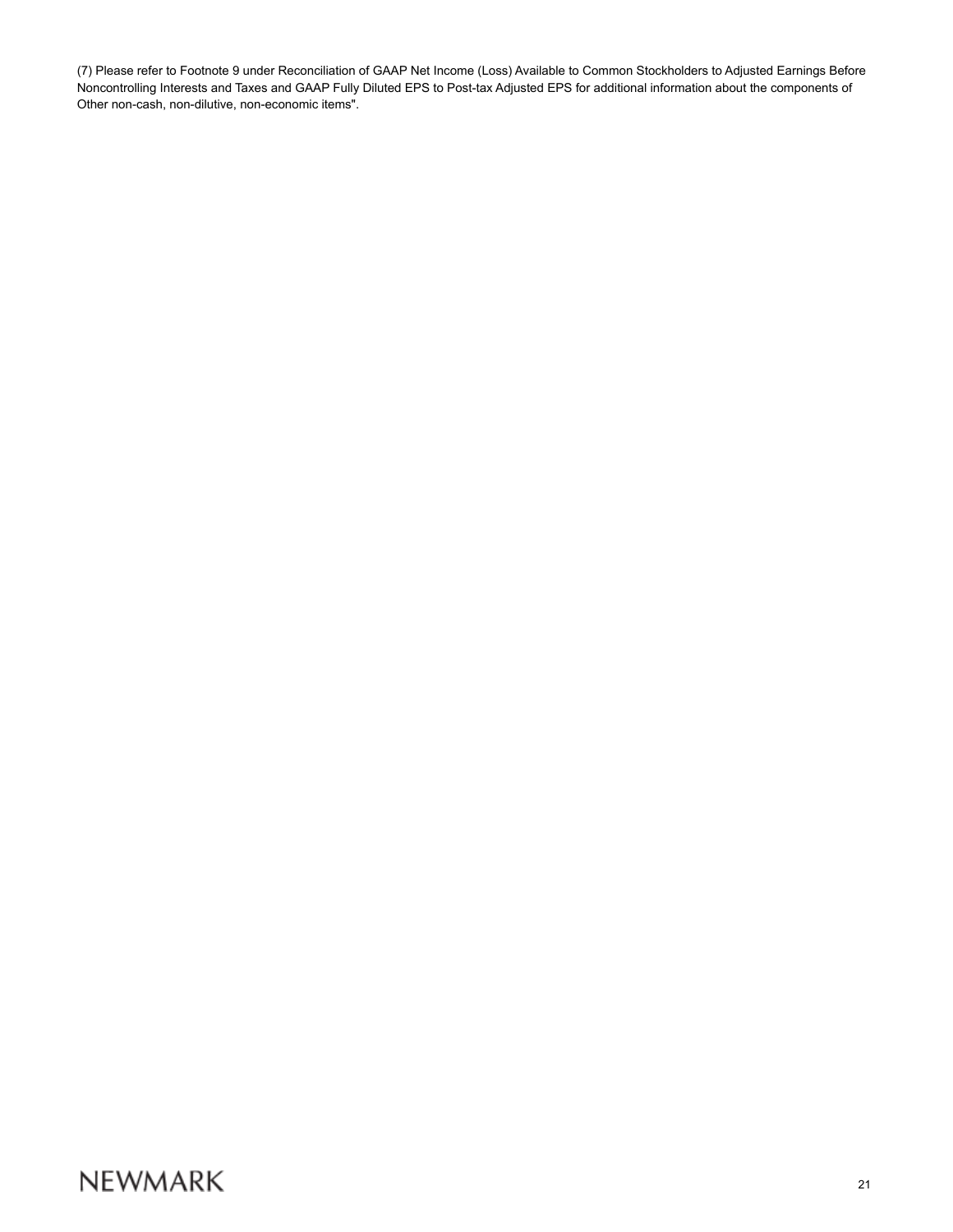# **NEWMARK GROUP, INC. FULLY DILUTED WEIGHTED-AVERAGE SHARE COUNT**

# **FOR GAAP AND ADJUSTED EARNINGS**

# **(in thousands)**

# **(unaudited)**

|                                                                            | Three Months Ended June 30, |         | Six Months Ended June 30, |         |  |  |
|----------------------------------------------------------------------------|-----------------------------|---------|---------------------------|---------|--|--|
|                                                                            | 2021                        | 2020    | 2021                      | 2020    |  |  |
| Common stock outstanding                                                   | 185,114                     | 178,523 | 184,190                   | 178,034 |  |  |
| Limited partnership units                                                  | 54,845                      |         | 55,329                    |         |  |  |
| Cantor units                                                               | 23,679                      |         | 23,704                    |         |  |  |
| Founding partner units                                                     | 4,597                       |         | 4,303                     |         |  |  |
| <b>RSUs</b>                                                                | 4,149                       |         | 3,582                     | 442     |  |  |
| Other                                                                      | 1,171                       |         | 1,195                     | 234     |  |  |
| Fully diluted weighted-average share count for GAAP                        | 273,555                     | 178,523 | 272,303                   | 178,710 |  |  |
| Adjusted Earnings Adjustments:                                             |                             |         |                           |         |  |  |
| Common stock outstanding                                                   |                             |         |                           |         |  |  |
| Limited partnership units                                                  |                             | 58,670  |                           | 57,474  |  |  |
| Cantor units                                                               |                             | 22,859  |                           | 22,850  |  |  |
| Founding partner units                                                     |                             | 5,337   |                           | 5,355   |  |  |
| <b>RSUs</b>                                                                |                             | 22      |                           |         |  |  |
| Other                                                                      |                             | 228     |                           |         |  |  |
| Fully diluted weighted-average share count for Adjusted<br><b>Earnings</b> | 273,555                     | 265,640 | 272,303                   | 264,389 |  |  |

# **NEWMARK GROUP, INC. LIQUIDITY ANALYSIS (in thousands) (unaudited)**

|                           |      | <b>June 30,</b> |     | December 31, |  |  |
|---------------------------|------|-----------------|-----|--------------|--|--|
|                           | 2021 |                 |     | 2020         |  |  |
| Cash and cash equivalents |      | 165.721         | \$. | 191,448      |  |  |
| Marketable securities (1) |      | 1,093,887       |     | 5            |  |  |
| Total                     |      | 1,259,608       |     | 191,453      |  |  |
|                           |      |                 |     |              |  |  |

(1) As of December 31, 2020, \$33.3 million of Marketable Securities on the balance sheet were lent out in Securities Loaned and therefore are not included as part of our Liquidity Analysis. As of June 30, 2021, there were no securities on loan.

(2) Liquidity was reduced by \$166.0 million in July of 2021 for the settlement with RBC and the expected reduction in liquidity related to the 2021 Equity Event amounting to \$528.0 million.

(3) Undrawn availability on the Credit Facility was \$325.0 million as of June 30, 2021 and December 31, 2020.

(4) In July of 2021 the Company paid down the remaining balance of the revolving credit facility in the amount of \$140.0 million.